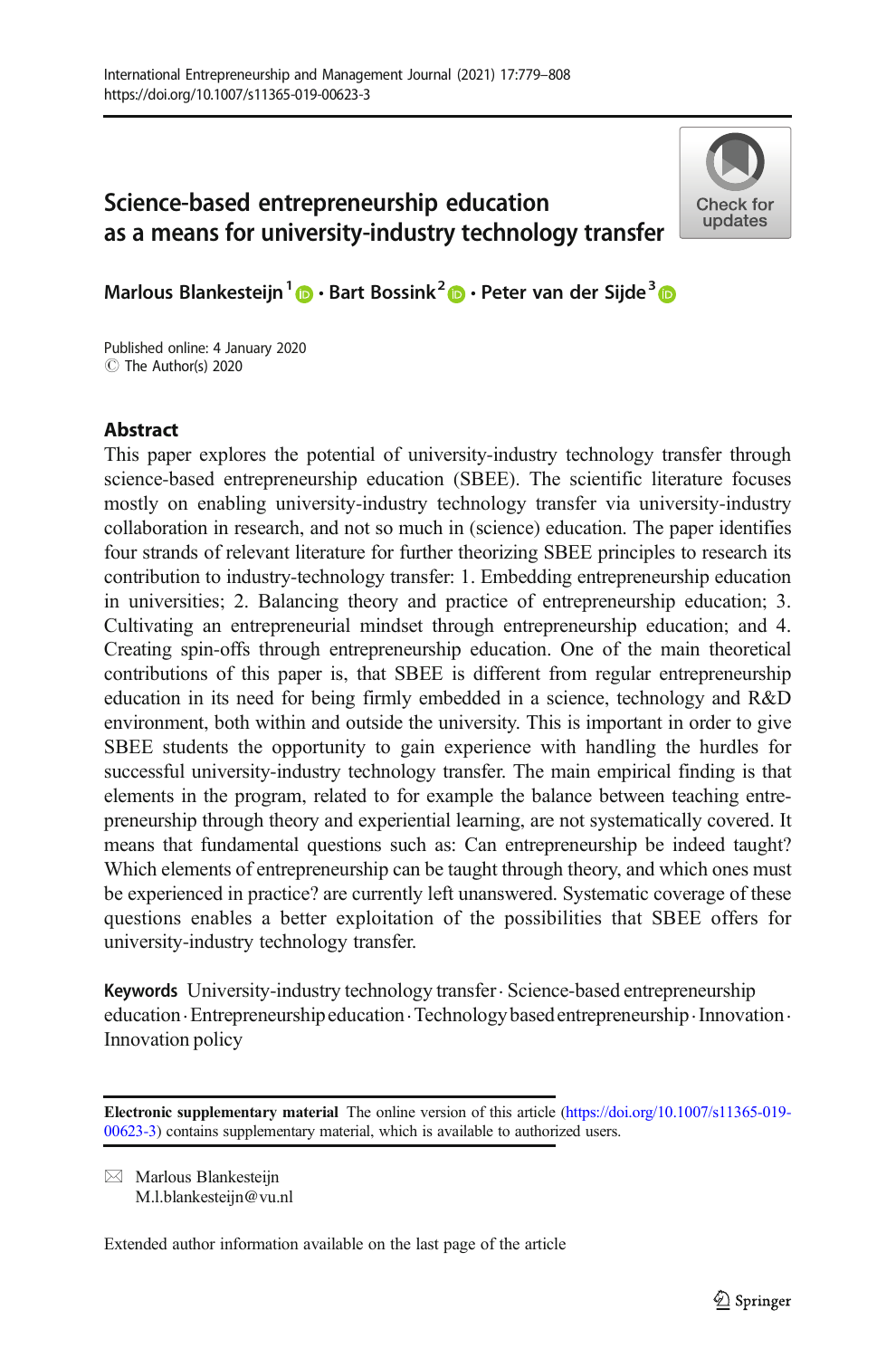### Introduction

University-industry technology transfer has long been perceived as the holy grail in science and innovation policy. Governments support universities and companies to collaborate in research projects, and thus, as is generally thought, to enhance their mutual innovative potential (De Jong et al. [2015\)](#page-27-0). Innovation policies often implicitly assume, that a lack of university-industry technology transfer is related to a lack of collaboration between scientists and external parties.

Problems with university-industry technology transfer however have more underlying causes than this single one. Warren et al. ([2008\)](#page-29-0) for example point out the importance of a supportive regional innovation system, in order for a university to be successful in university-industry technology transfer. Anderson et al. [\(2007\)](#page-26-0) question the efficiency of university-industry technology transfer through current organizational arrangements such as Technology Transfer Offices. They develop a model to quantitatively assess the efficiency of such transfers through current organizational arrangements. Audretsch et al. [\(2005](#page-26-0)) discuss the role of firm location for university-industry technology transfer.

Related to the above mentioned difficulties in creating effective university-industry technology transfer, a still remaining question is how university-industry technology transfer can be stimulated through entrepreneurship education in science, engineering and technology faculties: by means of science-based entrepreneurship education (SBEE). Universities have, in the last decades, started to reposition themselves in society. Keywords in their endeavors to do so are 'valorization' and 'entrepreneurship' (Blankesteijn et al. [2019;](#page-26-0) van de Burgwal et al. [2019](#page-29-0)). In order to 'valorize' their findings - turning scientific knowledge and technological inventions into commercial and societal value - academic researchers in a growing number of universities increasingly develop a new identity as academic entrepreneurs (Rothaermel et al. [2007;](#page-28-0) Morales-Gualdrón et al. [2009](#page-28-0); Philpott et al. [2011;](#page-28-0) Leloux et al. [2013](#page-27-0); Audretsch [2014;](#page-26-0) Sam and van der Sijde [2014](#page-28-0); Wright [2014](#page-29-0); Schmitz et al. [2017](#page-28-0)).

Next to university-industry technology transfer through research, universities currently also teach entrepreneurship to cultivate an entrepreneurial attitude in the mindset of their students (Davey et al. [2016a\)](#page-27-0). Next to the more traditional entrepreneurship education through business administration programs, this increasingly takes place also in faculties of science, engineering and technology. Yet, to date, research that discusses the content of, and effect of SBEE, on university-industry technology transfer is scarce (Maresch et al. [2016](#page-27-0); Barr et al. [2009;](#page-26-0) Lackeus and Middleton [2015](#page-27-0); Souitaris et al. [2007;](#page-28-0) Standish-Kuon and Rice [2002;](#page-28-0) Blake Hylton et al. [2019\)](#page-26-0). Further insight in this would help to asses why and how SBEE can support university-industry technology transfer.

To gain further insight in this area, the research question this paper addresses is: How does science-based entrepreneurship education (SBEE) contribute to universityindustry technology transfer?

This paper is structured as follows. Firstly, the literature on university-industry technology transfer will be reviewed. The review shows that university-industry technology transfer via university-industry collaboration on the level of research is well-researched. However, the role of education – in particular SBEE, whereby a particular type of academic education is seen as a means for university-industry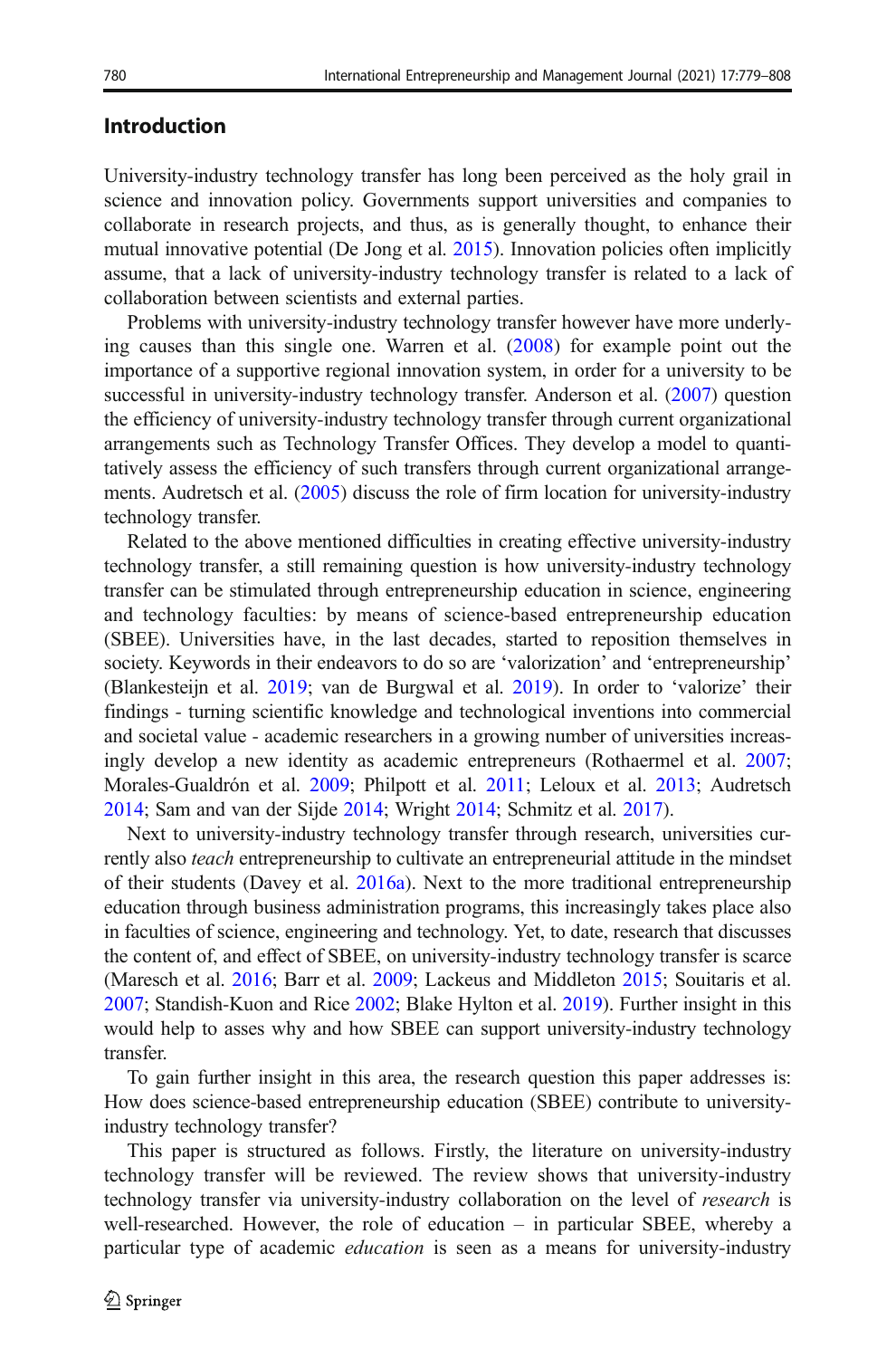technology transfer, is a relatively under researched topic (see Barr et al. [2009](#page-26-0); Lackeus and Middleton [2015](#page-27-0); Maresch et al. [2016;](#page-27-0) Souitaris et al. [2007](#page-28-0); Standish-Kuon and Rice [2002](#page-28-0); Blake Hylton et al. [2019](#page-26-0)).

The contribution of this article is, that is focuses on an analysis of SBEE as a means for university-technology transfer, especially from the viewpoint of 1. Academic education and teaching instead of research; 2. the insides of an educational program itself instead of, for example, innovation policy or academic entrepreneurship more generically; and 3. science-based entrepreneurship in particular instead of generic science and engineering entrepreneurship education. We develop four analytical categories based upon the literature review, to systematically explore the potential of SBEE as a means for university-industry technology transfer. Secondly, methodology and data gathering is elaborated upon. Thirdly, an empirical case study is introduced. The case study researches ways to stimulate university-industry technology transfer through SBEE, via an in-depth study of a particular educational program representative of SBEE, namely Science, Business & Innovation (SBI) at VU University Amsterdam. Fourthly, the results are discussed whereby the potential of SBEE in contributing to university-industry technology transfer is assessed critically in the light of the literature. Based on the discussion, avenues for further research are identified. The conclusion section highlights the most relevant findings of this paper and formulates a set of recommendations.

#### Science based entrepreneurship education

Studies on university-industry collaboration often find their starting point in the research task of universities. Academic entrepreneurship is a central theme in the literature that identifies the increased importance attached at universities to university-industry collaboration (Audretsch [2014](#page-26-0); Sam and van der Sijde [2014;](#page-28-0) Wright [2014](#page-29-0)). Rothaermel et al. [\(2007\)](#page-28-0) give a comprehensive overview of the state of the literature on academic entrepreneurship as a means for university-industry technology transfer and Schmitz et al. ([2017](#page-28-0)) recently updated this literature review. Three topics in this research field that receive considerable attention are the role of technology transfer offices (TTOs) in transferring universities' knowledge to business (Mazdeh et al. [2013\)](#page-28-0), product innovation trajectories of university-business partnerships (Un et al. [2010](#page-28-0)), and intellectual property arrangements between universities and firms (Forti et al. [2013;](#page-27-0) Siegel et al. [2007\)](#page-28-0).

Next to a research task, universities have an educational task and a societal mission. Their educational task is clear. Their societal mission has received more emphasis in the last decades. It is translated, amongst others, as the university having a role in university-industry technology transfer. How does the emphasis put on universityindustry collaboration, one of the main goals of science and innovation policy, precipitate in the context of academic education?

Some studies, such as Boocock et al. [\(2009\)](#page-26-0) mention the role of technology based entrepreneurship education, facilitating university-industry technology transfer as well. They research its role from the perspective of national innovation policy schemes. Other studies review the role of entrepreneurial attitudes at universities for technology transfer, giving a broad overview of mechanisms, organizations and actors engaged in entrepreneurial activities in Academia and in facilitating technology transfer (Morales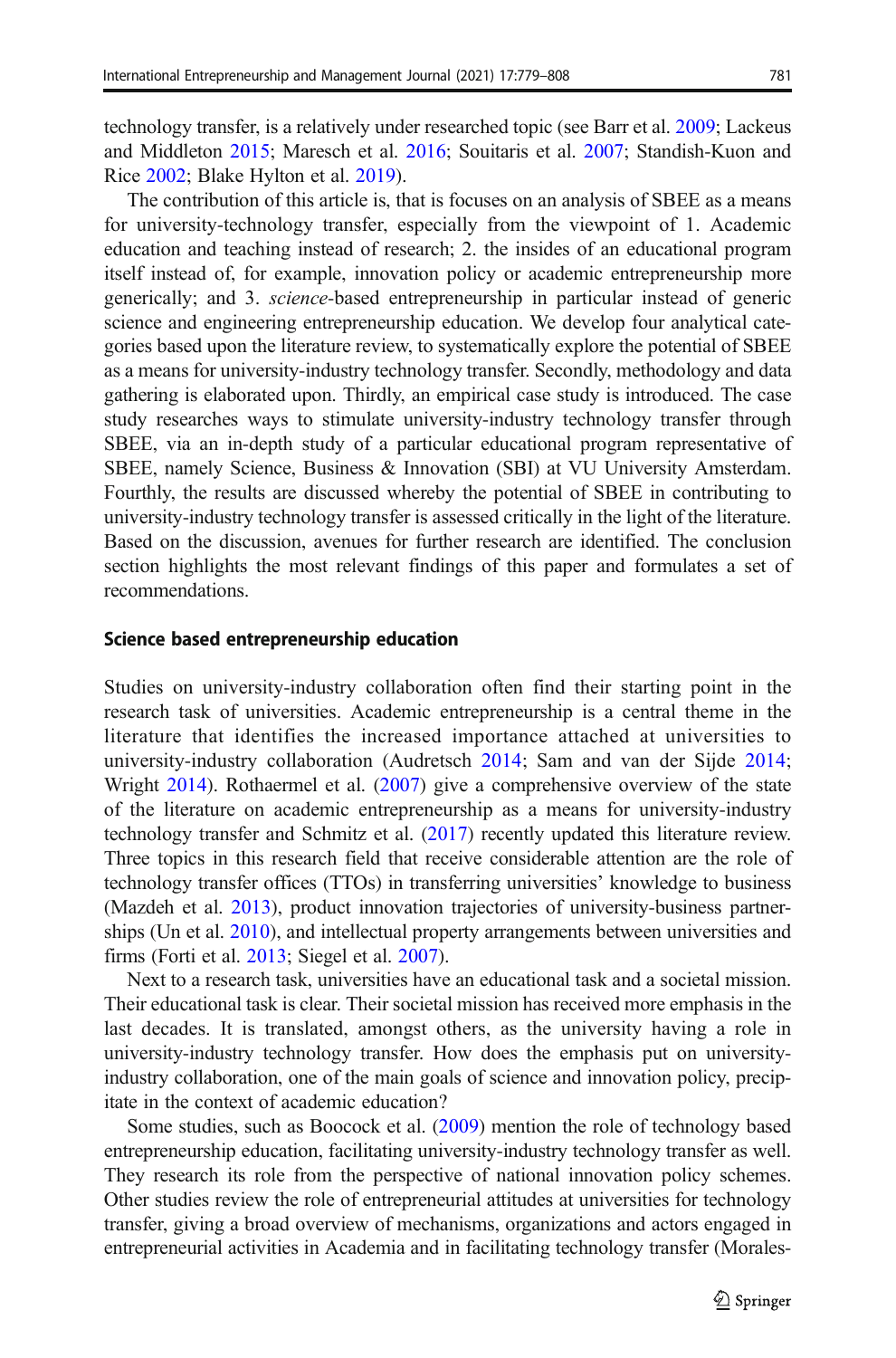Gualdrón et al. [2009;](#page-28-0) Siegel and Wright [2015\)](#page-28-0). Boh et al. [\(2016\)](#page-26-0) research the role of general academic education, specifically with regard to teaching entrepreneurial knowledge, skills and attitudes in university-industry technology transfer.

Although a growing body of literature emerges in this area, a limited number of studies specifically focusses on the role of SBEE for university-industry technology transfer. These studies signal a research gap in the literature with regard to the contribution of entrepreneurship education in science and engineering programs to university-industry technology transfer. They address this research gap as follows. Barr et al. [\(2009\)](#page-26-0) draw lessons on developing a "commercialization of technology" pedagogy – such as the importance of putting an epistemological perspective central in the curriculum whereby the assumption is that entrepreneurial opportunities are 'created', and hence not 'discovered'. And Lackeus and Middleton ([2015](#page-27-0)) study a program in which science and engineering students, through real life experience with creating a new venture, learn about entrepreneurship. Maresch et al. [\(2016\)](#page-27-0) compare the effect of entrepreneurship education on entrepreneurial intentions of students in business administration and students in science and engineering. Their study finds that science and engineering students are negatively affected in their entrepreneurial intentions by subjective norms in their surroundings, whereas business administration students are not.

Some previous studies specifically concentrate on the effects of entrepreneurship education for a generic group of science and engineering students. Blake Hylton et al. [\(2019\)](#page-26-0) focus on curricular, cocurricular and extracurriculur activities developed to create an entrepreneurial mindset in a mechanical engineering program at Ohio Northern University. Souitaris et al. [\(2007](#page-28-0)) study the effects of entrepreneurship education on entrepreneurial attitudes and intentions of students. Based on statistical analysis of data taken from a generic sample of science and engineering students, they found a positive effect of such education on entrepreneurial intentions of students. They also found that inspiration is pivotal in creating entrepreneurial intents through education and recommend to focus on creating such inspirational effects in science and engineering curricula. Standish-Kuon and Rice ([2002](#page-28-0)) found, based on six case studies at American universities, that promoting the work and practices of succesful entrepreneurial students, alumni, and other entrepreneurial champions in science and engineering programs, is highly stimulating for science and engineering students to become entrepreneurs themselves.

Other papers report on research on the effect of entrepreneurship education on engineering students only, such as Blessing et al. [\(2008\)](#page-26-0), Duval-Couetil et al. [\(2012\)](#page-27-0), Duval-Couetil et al. [\(2016\)](#page-27-0), Gilmartin et al. ([2016](#page-27-0)), Hixon and Paretti [\(2018\)](#page-27-0), Huang-Saad et al. [\(2018](#page-27-0)), Kriewall and Mekemson ([2010](#page-27-0)), London et al. ([2018](#page-27-0)), Nichols and Armstrong [\(2003\)](#page-28-0), Rae and Melton ([2017](#page-28-0)). These studies use a generic sample of science and engineering education, not specifying for traditional science areas as physics and chemistry; or focus solely on engineering faculties and education. The studies lack a specific focus on the contribution from fundamental natural sciences such as physics and chemistry to technology development and technology transfer to the market. Thus, these studies do not specifically highlight the contribution of SBEE for university-industry technology transfer. However, the natural sciences such as physics and chemistry, and their concurrent educational programs, harbor a huge potential in developing instruments, applications and technologies which are interesting, not only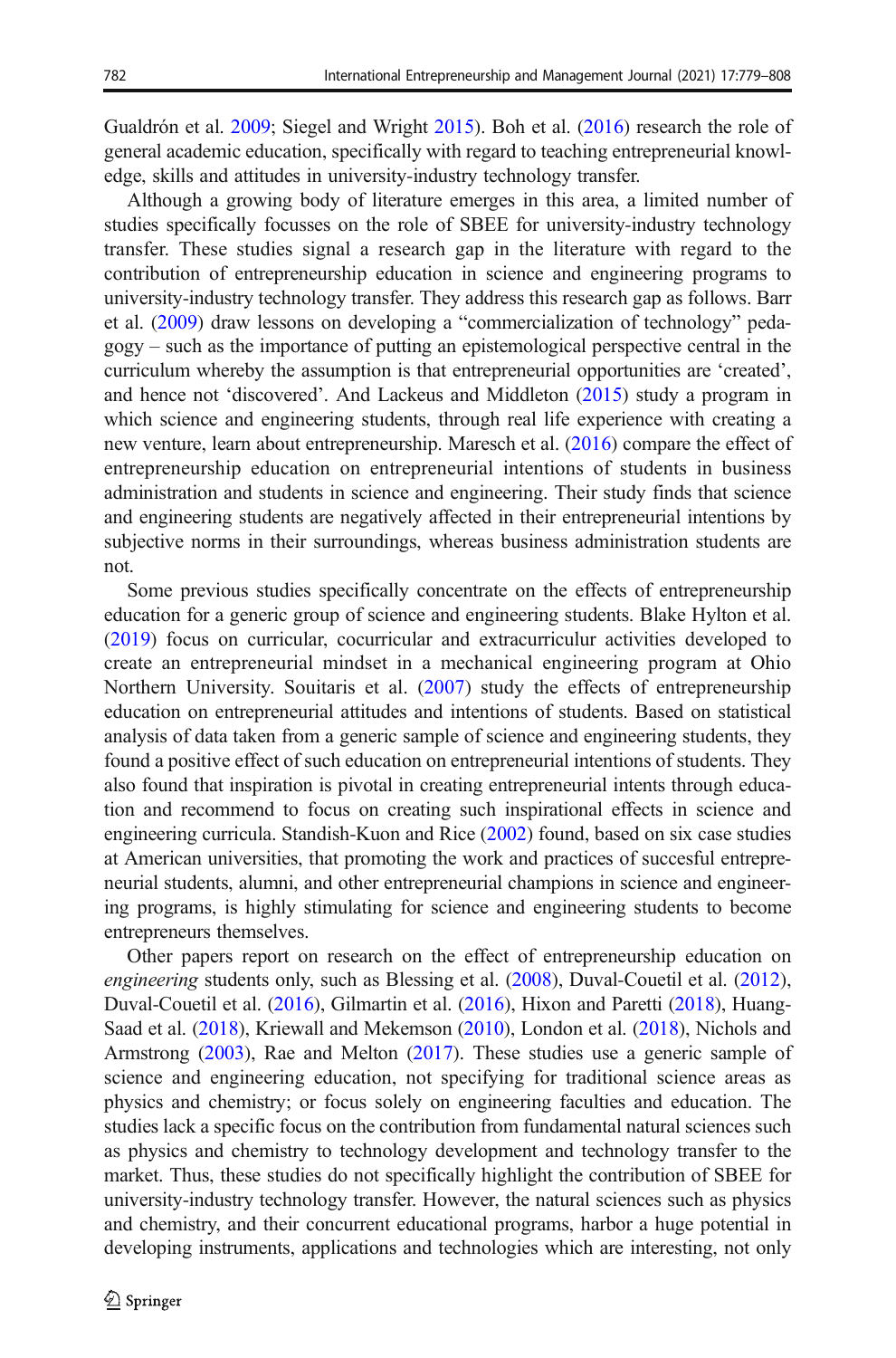from a scientific perspective, but from a commercial viewpoint as well – thereby enabling coverage of the whole science-to-business-to-market innovation process, from the research phase to full commercialization. Technology transfer in case of engineering, focusses mainly on the phase from development towards commercialization and thus does not cover the preceding phase of research.

We aim to contribute to this literature by adding a perspective on the contribution of science based entrepreneurship *education* (SBEE) (thus: not research-based academic entrepreneurship) to university-industry technology transfer (thus: not entrepreneurship education in engineering faculties), researched from the perspective of the insides of an educational program itself (instead of, for example, from the viewpoint of innovation policy schemes or, an overall assessment of entrepreneurship stimuli at universities).

Compared to the role of university-industry collaborative research, SBEE and its contribution to university-industry technology transfer are thus relatively under researched. However, a multitude of studies on either technology based entrepreneurship or entrepreneurship education, as core components of SBEE, without an emphasis on its influence on university-industry technology transfer, have been conducted. The coming paragraphs discuss this literature based on our identification of four streams of research on these topics: 1. embedment of entrepreneurship education in a university context 2. balancing in entrepreneurship education between theory and practice 3. cultivating an entrepreneurial mindset through entrepreneurship education, and 4. creating spin-offs through entrepreneurship education.

#### Embedment of entrepreneurship education in a university context

One research stream on entrepreneurship education discusses the embedment of entrepreneurship education at universities. Embedment of high tech entrepreneurship in universities has consequences for the positioning of universities in society, as Huffman and Quigley ([2002](#page-27-0)) signal. Schmitz et al. [\(2017](#page-28-0)) give an overview of innovation and entrepreneurship in an academic setting. Embedment of entrepreneurship education in universities has, as a theme in a general sense been discussed by Abreu and Grinevich [\(2014\)](#page-25-0). The effect of entrepreneurship education at universities on regional innovation systems has been researched by Aldianto et al. [\(2018](#page-25-0)). An approach to identify different intensities of knowledge transfer activities at universities is developed by Berbegal-Mirabent et al. [\(2013\)](#page-26-0). Cultural perceptions and practices play a significant role in the successful development of entrepreneurship in doctoral education (Brush et al. [2003\)](#page-26-0). Audretsch et al. [\(2015\)](#page-26-0), Audretsch et al. [2005\)](#page-26-0) highlight knowledge spillovers from entrepreneurship education on regional innovation systems. From a broader perspective, Clarysse et al. ([2009](#page-26-0)) identify trends in technology management education, such as a transition from a case-based approach towards a mentoring approach with regard to developing entrepreneurial skills. St-Jean et al. [\(2017\)](#page-28-0) also emphasize the value of a mentor in entrepreneurship education. Davey et al. ([2016b](#page-27-0)) discuss academic entrepreneurship, both in research as well as in teaching, as a function of regional innovation systems. For entrepreneurship education, a multi- and sometimes even interdisciplinary scientific approach is needed in order to bring innovation to the market, as Rosenberg [\(2009\)](#page-28-0) shows for innovation in the life sciences. Mustar [\(2009\)](#page-28-0) discusses, amongst others, how to develop a highly selective technology management and entrepreneurship specialization for students in a university environment traditionally resistant to the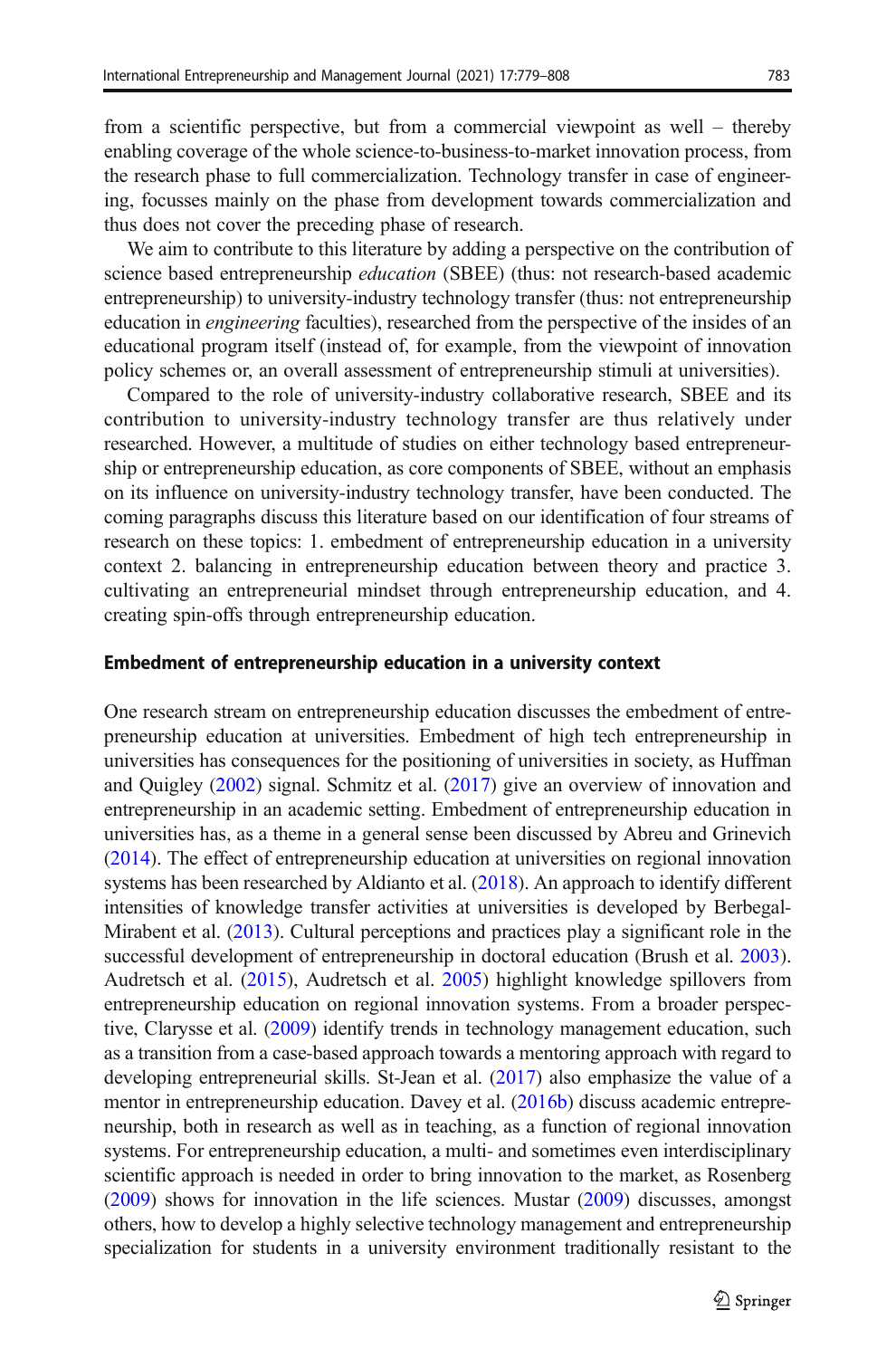notion of entrepreneurship. Morales-Gualdrón et al. [\(2009\)](#page-28-0) study the motivation of academic entrepreneurs and develop a six-dimensional model to analyze this in a reallife context. Siegel and Wright ([2015](#page-28-0)) analyze how the fact that entrepreneurship has become part of the strategic agenda of universities, requires rethinking academic entrepreneurship as a topic of research.

### Balancing in entrepreneurship education between theory and practice

A major issue is how to teach entrepreneurship, as a combination of theoretical knowledge and practical skills and expericence. Mars et al. ([2008](#page-27-0)) mention the 'teachability dilemma' – a dilemma that often presents itself in designing entrepreneurship education. Also Haase and Lautenschlager ([2011](#page-27-0)) mention the importance in entrepreneurship education of developing a vision on this dilemma within programs that aim to teach entrepreneurship. The dilemma frequently appears, implicitly or explicitly, in the literature that discusses entrepreneurship education in terms of content of the program. Should entrepreneurship education put emphasis on theory of entrepreneurship, or on offering opportunities for practical experience: as being entrepreneurial has not so much to do with 'knowing about' and more with 'doing' entrepreneurship? Entrepreneurship education often puts relatively much emphasis on practice oriented learning modules, as is shown by reviewing the literature on the content and technique of entrepreneurship education (Abreu et al. [2016;](#page-25-0) Arias et al. [2018;](#page-26-0) Arpiainen and Kurczewska [2017](#page-26-0)). A good balance between practice- and theory oriented learning in educational programs is hard to strike. Innovative forms of education are developed, in which this balance is guiding the curricular choices that are made (Chang et al. [2018](#page-26-0); Ratinho and Henriques [2010;](#page-28-0) Yi [2018](#page-29-0)). The dilemma relates to the question that has guided entrepreneurship research for a long time (Fiet [2001\)](#page-27-0), namely if entrepreneurship is an inborn quality that can be further cultivated through education, or if it can be taught as well, with not so much entrepreneurial talent naturally being present (Henry et al. [2005](#page-27-0)).

#### Cultivating an entrepreneurial mindset through entrepreneurship education

A third theme identified is how student entrepreneurship can be stimulated by means of entrepreneurship education. Mars et al. ([2008](#page-27-0)) also discuss the role of student entrepreneurship at universities. Dabbagh and Menasce ([2006](#page-27-0)) analyze the effect of regular confrontations of students with examples of entrepreneurship in engineering. Shirokova et al. [\(2016\)](#page-28-0) map which circumstances in university environments prevent students to become a student entrepreneur. Botha and Ras [\(2016\)](#page-26-0) study the role of entrepreneurship education in enhancing the number of students that establish a start-up, during or after their studies. Hahn et al. [\(2017\)](#page-27-0) research the critical question if entrepreneurship education really contributes to cultivating an entrepreneurial mindset. Their outcomes point out that, although not contributing to students' actually starting their own business, such education does succeed in teaching them an entrepreneurial attitude. Based on theory of planned behavior, Jie and Harms [\(2017\)](#page-27-0) research what stimulates international entrepreneurial intentions of students. Secundo et al. ([2016](#page-28-0)) study trends at European universities and Faculties of Science and Engineering that aim to cultivate an entrepreneurial mindset in their students through education. Taks et al. [\(2016](#page-28-0))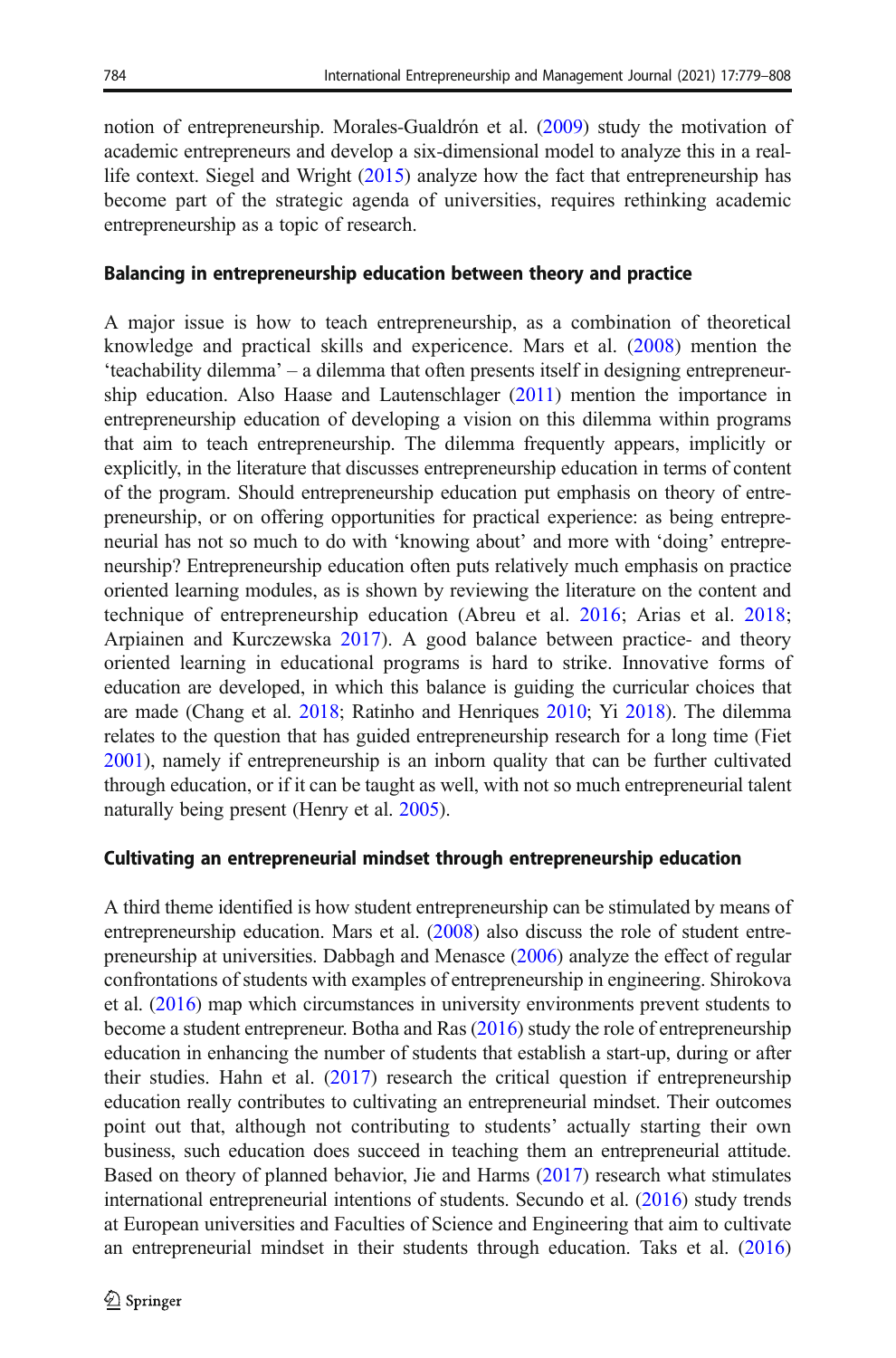distinguish four conceptions of entrepreneurial learning in the minds of students, based on studying an entrepreneurship course in Estonia. And Wach and Wojciechowski [\(2016\)](#page-29-0) studied the role of risk assessment as a mediating variable in the development of an entrepreneurial mindset in students in entrepreneurship education, based upon a Polish case. They found that attitude towards entrepreneurship, subjective norms and perceived behavioral control determine the entrepreneurial intentions of the investigated students.

### Creating spin-offs through entrepreneurship education

Fourthly, the role of entrepreneurship education and students in the creation of spin-offs in universities is addressed in the literature. Science- and technology based entrepreneurship is important for regional innovative capacity, as Sarfraz [\(2011\)](#page-28-0) shows. Rasmussen and Wright [\(2015\)](#page-28-0) state that the role of students in creating spin-offs is an under researched topic in the academic entrepreneurship literature. However, students do contribute to spin-off development, for instance through theses and projects related to the spin-off, and as founding team members or early employees (Blankesteijn et al. [2019\)](#page-26-0). Moreover, alumni often represent a strong industry network that can be drawn upon by universities and their academic entrepreneurs. This category thus refers to a relatively small body of literature on how university-industry technology transfer is enabled via spin-offs as an outcome of entrepreneurship education. In the wider sense, thus, apart from entrepreneurship education, university spin-offs often result from academic, technology based entrepreneurship (Kroll and Liefner [2008;](#page-27-0) Wennberg et al. [2011](#page-29-0)). Karnani ([2013](#page-27-0)) researches the role of tacit knowledge in the creation of university spin-offs, whereas usually the focus is only on explicit, research based knowledge. Tacit start-up knowledge is present in all scientific disciplines of universities; even the exploitation- and patent-oriented engineering sciences account for almost half of the start-ups.

# Method

### Data gathering

The empirical research in this article consists of a single, in-depth case study. The case study concerns the building (from scratch) and management of a master program for SBEE, over a time period of ten years. This research approach is adopted to explore how an academic science-based and at the same time entrepreneurship-oriented educational master program potentially contributes to university-industry technology transfer. The data represents internal and public documents that are written and/or used in the building and management activities related to the establishment of the master program.<sup>1</sup> These documents represent formal statements on the content and position of the educational program at VU University. They have been used in formal government ordered accreditations of the educational program, in events aimed at giving information to prospective students, and in yearly management and control cycles of

 $<sup>1</sup>$  An overview of the data can be found in the supplementary data appendix.</sup>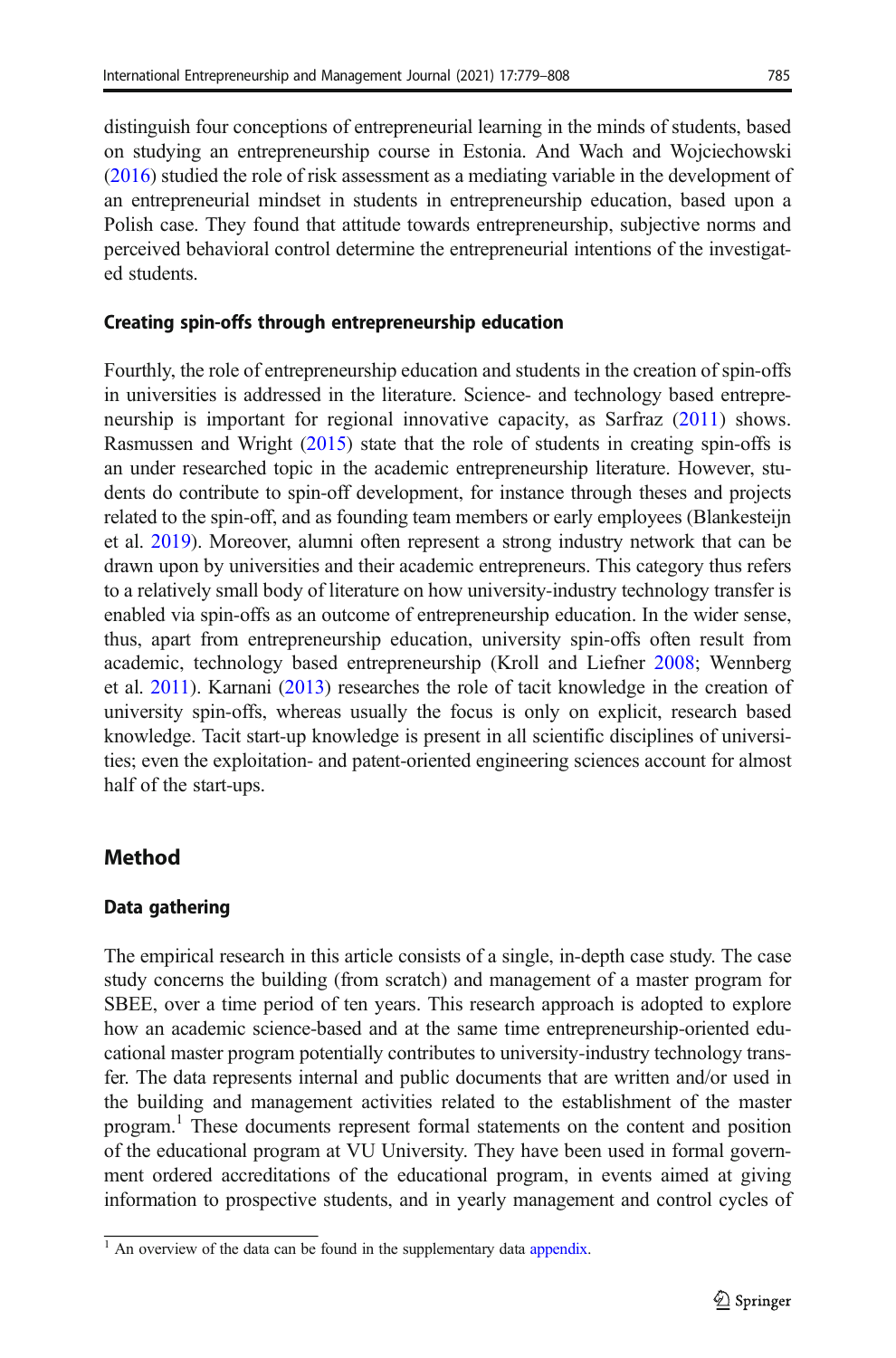the university itself. The documents have been written and put together by key professors, directors and advisors involved in the building, implementation and management of the program. These actors have given the first author of this paper full access to their personal archives. Data has been triangulated by cross comparing these documents and/or through factual checking of different versions of this paper by these key actors and/or related academic staff members, thus enhancing the reliability of the outcomes of this study (Yin [2014;](#page-29-0) Creswell and Miller [2002](#page-26-0)).

# Case description

The case study concentrates on the Master program 'Science, Business & Innovation' (SBI) at the Faculty of Science at VU University Amsterdam. Central theme of SBI is to study how (natural) science knowledge can be developed into economically, socially, and ecologically viable opportunities, which can be turned into commercially and societally valuable products, services, processes, methods and approaches. Students need to gain natural scientific knowledge in the disciplinary fields of chemistry and physics, related to topics in the energy- and the life sciences. Secondly, they learn about the social scientific fundamentals of innovation sciences, business processes and organizational sciences.

The master program SBI offers the opportunity to learn about university-industry technology transfer from both the natural sciences as well as the social sciences and business and economic perspectives.<sup>2</sup> The program is offered in the Faulty of Science by the Department of Physics and the Department of Chemistry, which both closely collaborate with the other university in Amsterdam, the University of Amsterdam (UvA). Until 2017, it was offered as a track within either the physics master or chemistry master program. Since its formal accreditation in 2017 by the Dutch-Flemish Accreditation Organization, SBI is offered as an autonomous and standalone study program in the Science faculty. It distinguishes itself from similar programs taught in other regions of the Netherlands by studying the innovation management on the firm level together with a strong focus on science-based, technological innovations stemming from knowledge and insights in physics and chemistry.

The basic concept of the educational program is that students can vary within their curriculum by taking elective natural science courses, social science courses or courses with an interdisciplinary character. The basic design of the program is that students have a solid to good background in natural sciences, social scientific innovation sciences, as well as experience with settings in practice in which science-based innovation though valorization takes place. At the start students choose one out of two offered specializations in the program: 'life & health', focusing on valorization of drug development, medical technology and medical treatment, or 'energy & sustainability', concentrating on valorization of clean and renewable energy technology and cyclic products and production processes. Examples of science courses are 'Materials for energy and environmental sustainability' and 'Biomedical Modelling and simulation'. Social sciences are for example covered in the course 'Business, Innovation and Value Creation in the Life Science Industry' and 'Science Project'.

<sup>2</sup> Nieuwe opleiding macrodoelmatigheidstoets 2014, p. 5.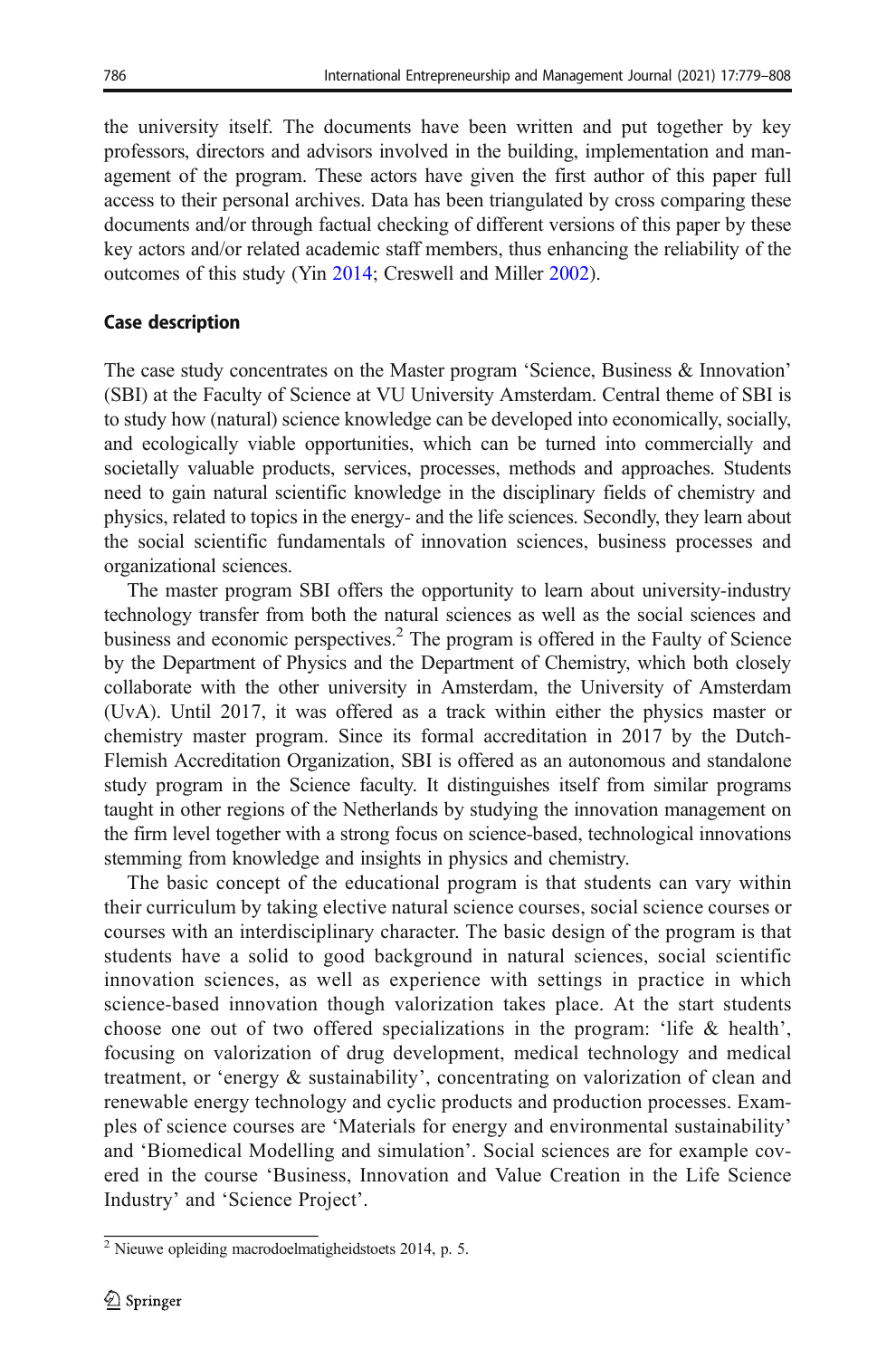Students are offered a centrally positioned 'stream course' (see Table 1) in which natural sciences and business and innovation sciences in their specific specialization are explicitly integrated. A major part of the program is reserved for elective courseware in both mono- as well as multidisciplinary subjects. For instance, in the past SBI master students have taken courses in engineering at tech universities, both in the Netherlands and abroad. As mentioned, students also work on projects in and for companies. Half of the SBI program  $-$  i.e. the last part of the first- and of the second and final year  $-$  is dedicated to applying natural science and business and innovation science in the empirical field: the science project of 24 European Credits (EC) in the first year, and the master project of 36 EC in the second and final year. In the last part of the first year students (from both specializations) apply the appropriated knowledge in the science project. The master project is dedicated to the study of the integration of natural sciences in commercial business trajectories in practice. The students learn about this integration in theory and practice. Practical experience is gained by them through the science project and the master project (see Table 1).

### Analytical framework

Based on the literature review, an analytical framework is constructed to enable a structured and literature guided empirical study of the case. The four streams of research, as distinguished in the previous literature review in section 2, are used as a coherent framework to structure the study of the potential of SBEE for enabling university-industry technology transfer in the selected case (Yin [2014\)](#page-29-0) (see Table [2\)](#page-9-0). The four analytical categories in the first row of the table correspond with the titles of respectively sub sections 2.1 up until 2.4. The main topics and related core references within each of these analytical categories correspond with the topics elaborated Ion in these respective sections.

The analytical framework serves as an instrument to systematically study, categorize and discuss the findings from the empirical case (Yin [2014](#page-29-0)).

### Credibility and transferability

Credibility in the research is constructed through an in-depth single case study research design. This case study generates an in-depth, fine-grained understanding

|         | Year 1                | Year 2               |
|---------|-----------------------|----------------------|
| Sep/oct | Courses 12 EC         | Courses 12 EC        |
| Nov/dec | Courses 12 EC         | Courses 12 EC        |
| jan     | Stream course 6 EC    | Master project 36 EC |
| Feb/mar | Science project 24 EC |                      |
| Apr/may |                       |                      |
| jun     | Course 6 EC           |                      |

Table 1 Schematic overview of the master program SBI

Overview of the program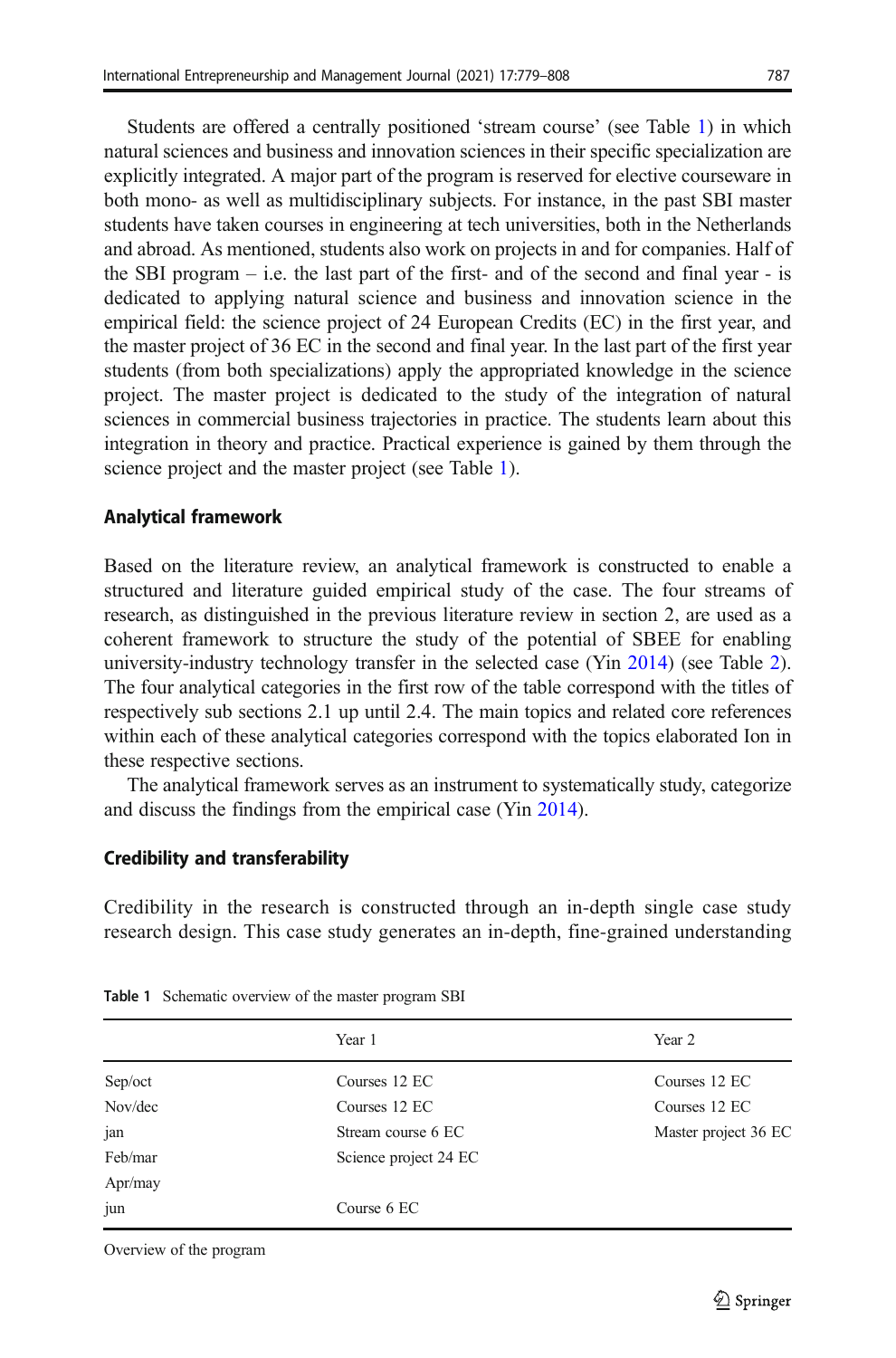<span id="page-9-0"></span>

| Analytical categories                                                      | Topics                                                                        | References                                                                                                             |
|----------------------------------------------------------------------------|-------------------------------------------------------------------------------|------------------------------------------------------------------------------------------------------------------------|
| .1.1.1. Embedment of entrepreneurship<br>education in a university context | - academic entrepreneurship                                                   | (Huffman and Quigley 2002; Schmitz et al. 2017;<br>Brush et al. 2003; Audretsch et al. 2015;<br>Audretsch et al. 2005) |
|                                                                            | students on regional innovation systems<br>- effect academic entrepreneurship | (Abreu and Grinevich 2014; Aldianto et al. 2018;<br>Berbegal-Mirabent et al. 2012)                                     |
|                                                                            | - mono-, inter- and transdisciplinarity in<br>entrepreneurship education      | (Clarysse et al. 2009; Davey et al. 2016b)                                                                             |
|                                                                            | - link between research and education in<br>entrepreneurship education        | (Rosenberg 2009; Mustar 2009)                                                                                          |
| education between theory and practice<br>1.1.2. Balancing entrepreneurship | - entrepreneurial opportunities discovered<br>or created?-                    | (Henry et al. 2005; Fiet 2001)                                                                                         |
|                                                                            | 'teachability dilemma'                                                        | (Mars et al. 2008; Haase and Lautenschlager 2011)                                                                      |
|                                                                            | - educational function of internships                                         | (Chang et al. 2018; Ratinho and Henriques 2010; Yi 2018)                                                               |
| 1.3. Cultivating student entrepreneurship                                  | - role of university environment                                              | (Mars et al. 2008; Dabbagh and Menasce 2006)                                                                           |
| through entrepreneurship education                                         | - role different culturally influenced<br>ideas on entrepreneurship           | (Shirokova et al. 2016; Botha and Ras 2016, Hahn et al. 2017)                                                          |
| 1.4. Creating university spin-offs through<br>entrepreneurship education   | -role of students in entrepreneurship<br>education under researched           | (Rasmussen and Wright 2015; Kroll and Liefner 2008)                                                                    |
|                                                                            | role of SBEE in regional innovation<br>systems                                | (Wennberg et al. 2011; Karnani 2013; Sarfraz 2011)                                                                     |
|                                                                            |                                                                               |                                                                                                                        |

Table 2 Analytical framework: SBEE as a means for university-industry technology transfer Table 2 Analytical framework: SBEE as a means for university-industry technology transfer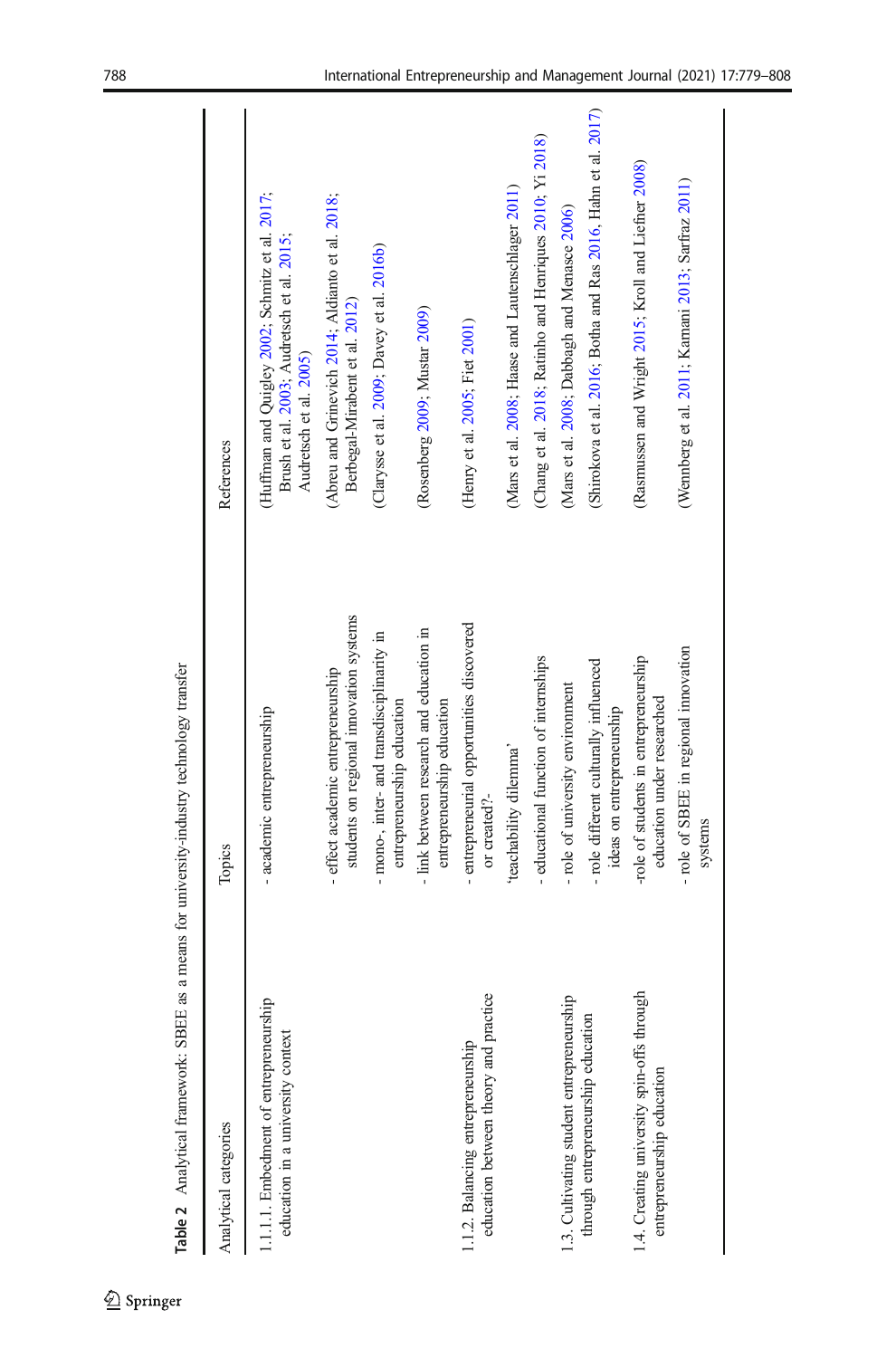of a situation, phenomenon and/or setting (Baxter and Jack [2008](#page-26-0)). The case study is exploratory in character, since SBEE and its contribution to university-industry technology transfer are relatively under researched topics. The existing literature on technology based entrepreneurship and entrepreneurship education has been used as a starting point to develop a research framework to get an approximate idea of the contribution of SBEE to university-industry technology transfer.

To aim for transferability of the findings to comparable cases in universities, i.e. to realize analytical validity of the findings for comparable cases (Yin [2014\)](#page-29-0), an educational program is chosen that fits within a relatively new and growing landscape of similar educational tracks focusing on entrepreneurship education, as shown by Audretsch and Caiazza ([2016\)](#page-26-0), Audretsch et al. [\(2015\)](#page-26-0); Clarysse et al. ([2009](#page-26-0)) for entrepreneurship education in general; and more specifically for SBEE, by Barr et al. ([2009\)](#page-26-0), Lackeus and Middleton [\(2015\)](#page-27-0) and Maresch et al. [\(2016\)](#page-27-0). On an empirical level, several comparable educational programs have been established for which the insights provided by this case study can be insightful. $3$ 

Data is analyzed using qualitative content analysis (Hsieh and Shannon [2005\)](#page-27-0). The correctness of the representation of the data in the results section has been checked by key figures involved in the building and management of the master program, thus applying the principle of triangulation, which enhances the reliability of the data and internal validity of the study (Creswell and Miller [2000](#page-26-0)).

#### Case study findings

#### Embedment of entrepreneurship education in a university context

Entrepreneurship education is part of the third mission of universities – next to its first mission, research; and its second mission, education. Generally, universities have started filling in the third mission differently than before, with an increasing emphasis on relations with society and industry (Sam and van der Sijde [2014\)](#page-28-0).

Pressure is exerted by the national Ministry of Education, Culture and Science, which states that science needs to aim for contributing to the grand societal challenges via developing a more entrepreneurial attitude.<sup>4</sup> A policy document of VU University's Science, Business & Innovation (SBI) program explicitly connects the goals of the program to this national ambition.<sup>5</sup>

Via its embedment at VU Amsterdam, SBI contributes to the realization of the "Topsectors Innovation Contracts" that the Dutch Universities have signed, and in which they officially declare it is their mission to contribute to university-industry technology transfer. Dutch universities, amongst which VU University Amsterdam, have materialized this not only in terms of research, $6$  but also in terms of educational programs in which university-industry technology transfer is at the heart of every course that is taught within these programs.

<sup>&</sup>lt;sup>3</sup> See overview 'Benchmark programs' in Appendix 1.<br><sup>4</sup> 'Keuzes voor de toekomst van de Nederlandse wetenschap'. 'Goedemorgen Professor!'.<br><sup>5</sup> Wetenschapsvisie 2025.

<sup>6</sup> 'Visie 2015–2020: Instellingsplan Vrije Universiteit Amsterdam'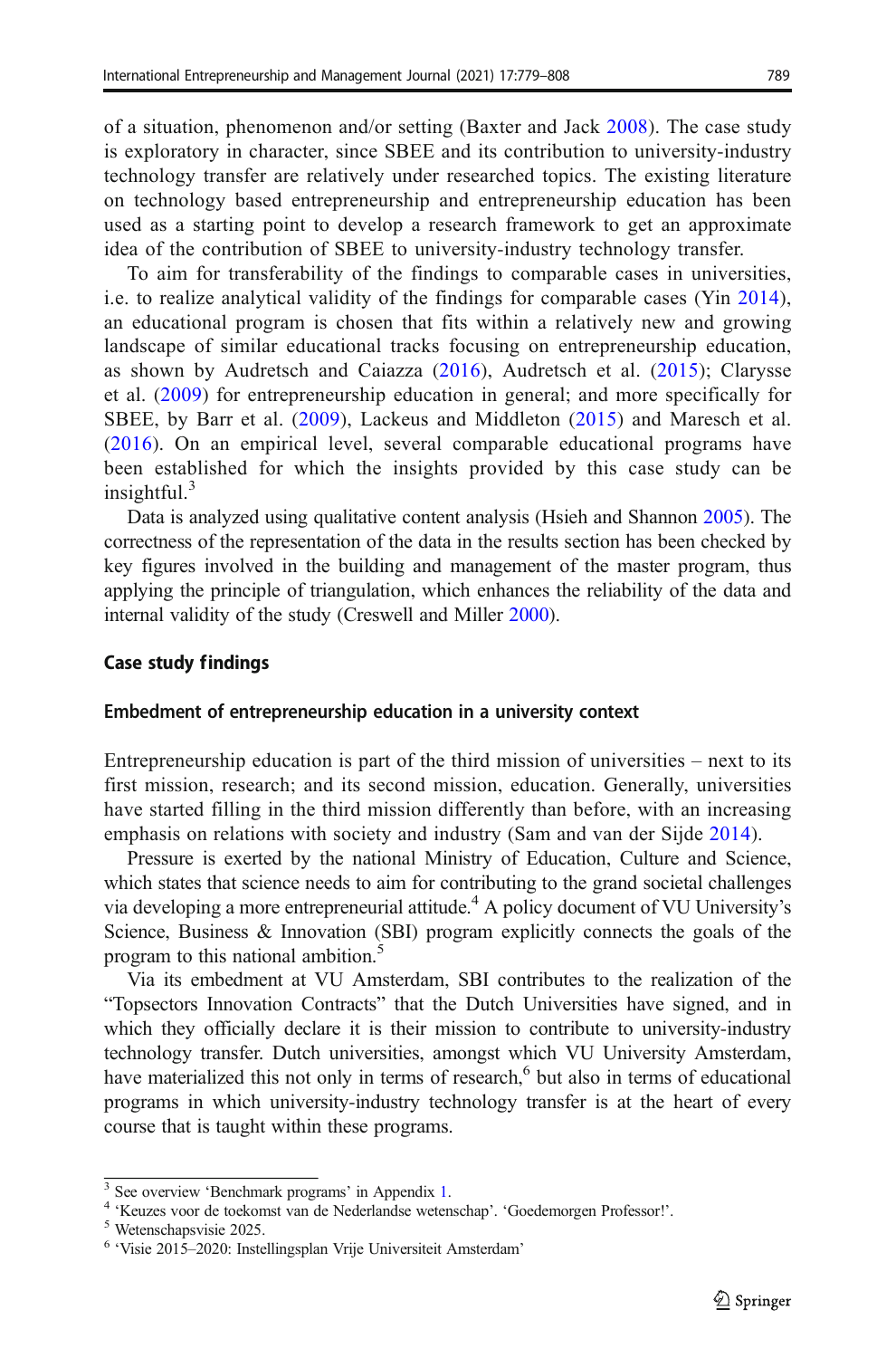Entrepreneurship is seen as a key element in these programs. Via entrepreneurship, commercialization of technologies from the perspective of societal value is aimed for.<sup>7</sup> Students are taught to strike a balance between economical, ecological, social and commercial aspects in science-based and technological innovation trajectories.<sup>8</sup>

#### Academic entrepreneurship

Academic entrepreneurship lies at the basis of the SBI program. SBI originates from it. SBI started by recognition of a group academics in the Faculty of Science, that doing research alone, and educating alone, does not lead to a desired repositioning of their faculty towards valorization goals. They recognized that academic entrepreneurship was fundamental given the importance currently attached to science-based innovation and needed to be given a central place in the SBI master program that was being constructed.

The SBI master program starts from the idea, that natural scientists often have difficulties, when confronted with political, societal and economic incentives to valorize their findings, to turn their insights into commercial and social value and learn from this experience. At the same time, social scientists often lack the knowledge, affinity, experience and skills to understand, interpret and valorize the findings that are being developed in the natural sciences. Students entering the SBI master program had to combine and integrate aspects of both worlds. They had to be able to understand and analyze the potential of natural scientific knowledge, findings and inventions, through natural science education. At the same time they had to be capable of searching, finding and serving market and societal needs with science-based knowledge and technology, through social science education. Ideally both educational components are actively taught and used, in all courses and projects in the SBI program.

Currently the described package of knowledge and skills is often developed by professionals in practice, after they have completed a mono disciplinary master program in either natural sciences or social sciences, and through years of professional experience and hands-on training. Special academic programs like SBI, already incorporate all the important elements of SBEE in the program, which enables alumni to integrate these perspectives from the very start, already in the student-stage of their career. A program like SBI comprises of specific educational trajectories with a focus on combining knowledge from natural science (energy & sustainability or life & health) and social science (business, entrepreneurship and innovation) together with a training program aimed at development of particular competences, of which entrepreneurial skills are among the most important.

The value of such a package is increasingly noticed and recognized as containing an important and unique mixture of knowledge and skills. It is an important reason for students to choose for the master program  $SBI<sup>9</sup>$ . The mixture serves a source of inspiration for educational activities in academic programs – thereby partly bypassing the otherwise existing need to be embedded as a professional in an R&D-dependent business environment for years to acquire this same package of knowledge, skills and experience.

 $\sqrt{7}$  NWO maatschappelijk verantwoord innoveren.

<sup>&</sup>lt;sup>8</sup> Nieuwe opleiding macrodoelmatigheidstoets 2014, p. 13.

<sup>&</sup>lt;sup>9</sup> 'Enquete nieuwe master SBI in Energy & Sustainability en SBI in the Life Sciences'.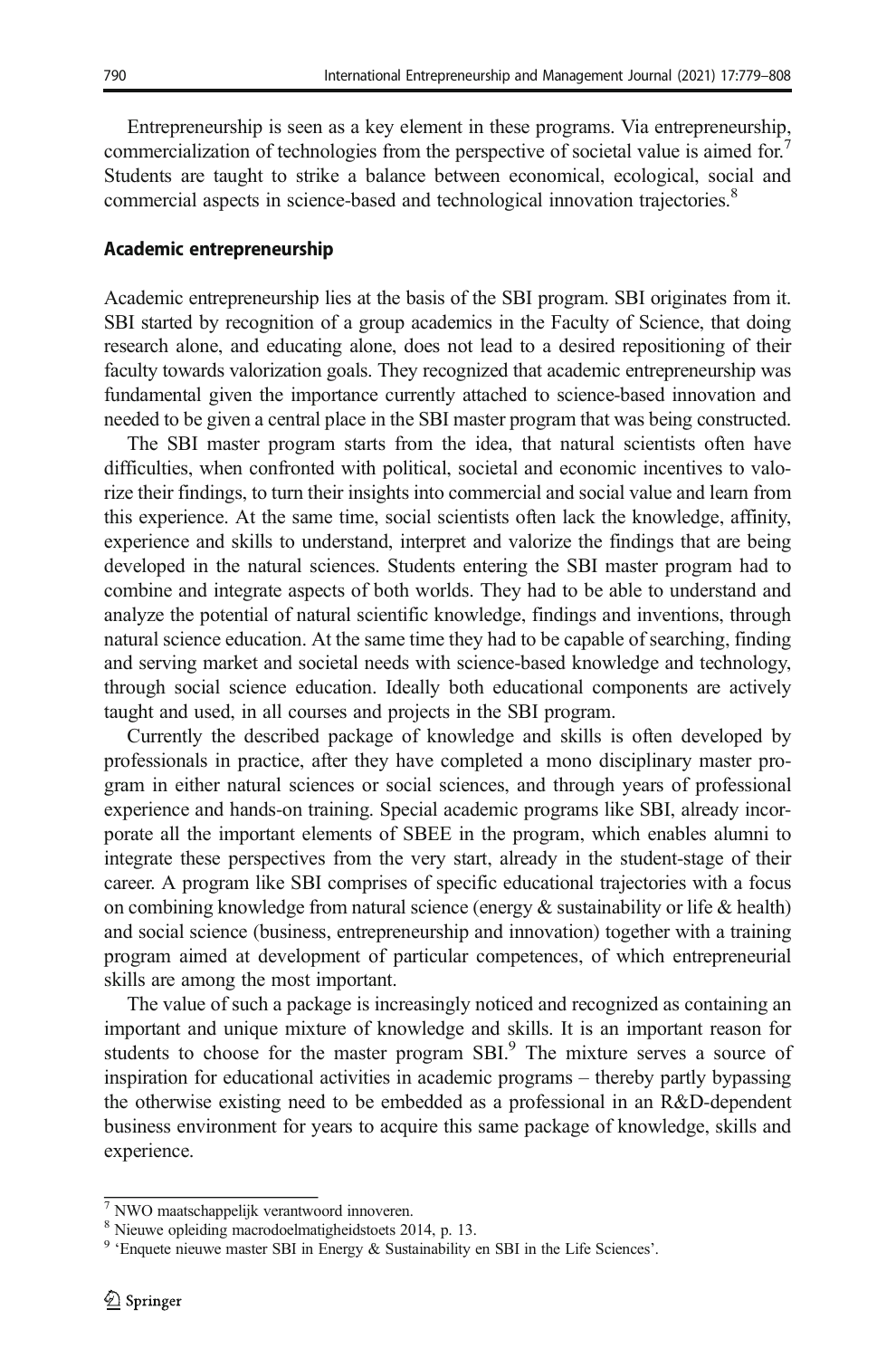#### Effect of entrepreneurship students on regional innovation systems

A first manner in which students in entrepreneurship programs contribute to regional innovation systems is through internships, starting up their own companies, organizing career events and related activities. The students in the program are often conducting major parts of their studies in companies in the regional innovation system. They bring knowledge and skills with them in the field of how to introduce new products to the market. Thus, they contribute to university-industry technology transfer in the regional innovation system in the Amsterdam region. The academic staff also fulfills an important role here. In recent years, two full professors have been appointed in the SBI division to direct the development of a specific focus on science valorization. Each member of the academic staff working in this direction, consisting of associate professors and assistant professors, has a broad network of professional relations, that is put to use by them both in research and education in the SBI master program.<sup>10</sup>

There is a second, more implicit way in which they contribute to knowledge circulation in the regional innovation system. Within SBI, entrepreneurship is seen as being at the heart of a cyclical innovation process. In this cyclical idea of innovation, innovation is not seen as a result from a linear process in which science does presume over the market or vice versa, but as a result of an cyclic and complementary process that can have linear steps, but that also goes back and forth between the steps taken and results accomplished, following the concept of cyclical innovation processes developed by Berkhout et al. ([2006](#page-26-0)). In this process, recognizing entrepreneurial opportunities is a skill that can be taught, by teaching students about the three different but also potentially connected worlds of science, innovation and markets. Students need to be involved and immersed in these worlds as well, to develop an in-depth understanding of them. By being involved, mutual learning processes are enacted.

A third way in which students contribute to regional innovation systems, begins after their graduation. SBI delivers entrepreneurial professionals who have been trained to be the linking pin between science and industry and who, by now, have proven their worth on the labor market. They fulfill functions in which they are important as translators between the worlds of science, market and society. The positions they hold directly after graduation are mainly advisory, related to sales and marketing, project preparatory and coordinating. They bring together human, economic and ecological aspects in innovative profit, not for profit and non-profit organizations.

#### Mono-, inter- and transdisciplinarity in entrepreneurship education

A core idea of SBI is, that, although disciplines provide an important natural scientific or social scientific knowledge base, significant university-industry technology transfer can only sprout from looking over the disciplinary fences in order to develop a transdisciplinary outlook on commercial and societal challenges. University-industry technology transfer, in the definition developed here, comprises the same challenge; namely incorporating different views from actors with very different (disciplinary determined) backgrounds.

<sup>&</sup>lt;sup>10</sup> Toets nieuwe opleiding MSc-program Science Business Innovation, p. 11. Overview of External Contacts. Student-staff-ratio. Domain-specific framework.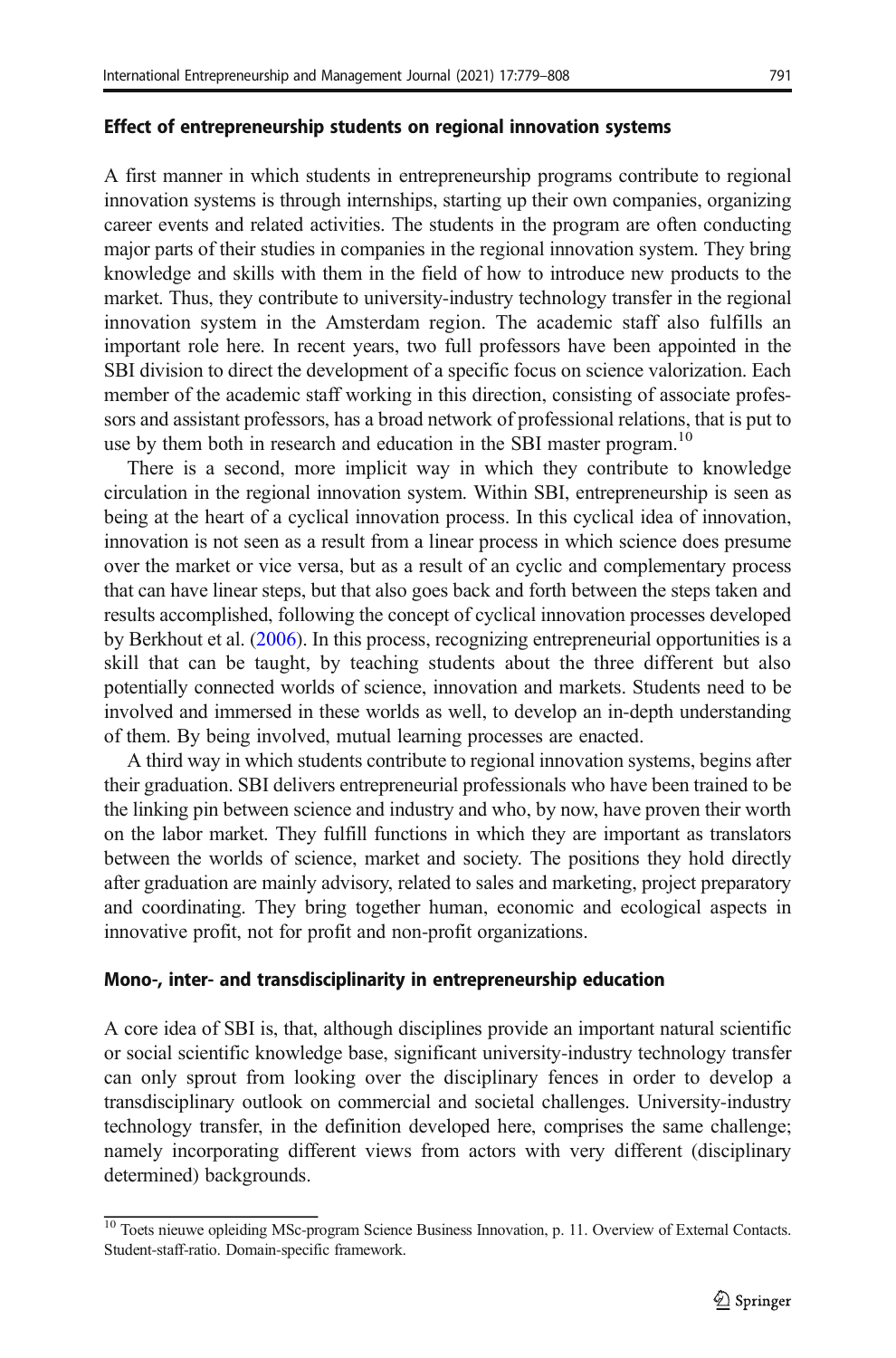SBEE can only be taught when mono disciplinary knowledge is transcended at particular moments in the program. VU University Amsterdam has stated as its ambition, that it teaches their students to learn to look over the fences of their disciplinary education.<sup>11</sup> In a similar vein, the SBI master program is based on a multi- and interdisciplinary didactical concept. Starting from the students' multidisciplinary and interdisciplinary basis, acquired in their natural scientific bachelor's degree trajectory and/or premaster program, they deepen their knowledge, capabilities and insights in management and coordination of science- and technology-based and R&Dinduced innovation pathways. These pathways chart a course from natural science to commercial business. The master program provides students with courses on an advanced level in the natural sciences and in business and innovation sciences.

The SBI program is embedded in the Faculty of Science at VU University Amsterdam. This is significant because of the strong connections of the program with mono disciplinary programs – physics and chemistry. It also depends on close collaboration with the School of Business and Economics and the Faculty of Social Sciences at VU University Amsterdam, which covers business, organizational and commercial perspectives in the program.

### Link between research and education in entrepreneurship education

Research based education is stated as an important competence of Vrije Universiteit Amsterdam's educational policy in each of its master programs.<sup>12</sup> Four pillars on which education at VU Amsterdam rests, are defined: internationalization, national position and regional embedment, continuous improvement of education, and keeping a connection between research and education. The last pillar implies that in all master programs education ties in with research conducted by lecturers and students in turn (independently) design and execute a research project.<sup>13</sup>

Currently, ten SBI PhD students conduct their research in the division SBI and six SBI PhD students have successfully completed their PhD.<sup>14</sup> The division's research is further described in the research program 'Dynamics of Valorization of Knowledge'. Central elements of the SBI field of research are both the connection between science and commercial environments, as well as the creation of value in a broader soci(et)al sense.<sup>15</sup>

### Balancing entrepreneurship education between theory and practice

Through the embedment of entrepreneurship education in universities, and through academic entrepreneurship developed at its science faculty, adopting thereby an inter −/multidisciplinary outlook, the master program SBI, during its existence of ten years, developed particular ideas about the fundaments of the program. It starts from the viewpoint that entrepreneurial skills can indeed be taught, so that entrepreneurial opportunities can be created. Mono disciplinary trained physicists and chemists lack

<sup>&</sup>lt;sup>11</sup> 'Onderwijsvisie Vrije Universiteit'.<br><sup>12</sup> 'Onderwijsvisie Vrije Universiteit'<br><sup>13</sup> 'Verwevenheid van onderzoek en hoger onderwijs'.<br><sup>14</sup> SBI Research Program. SBI PhD students overview.<br><sup>15</sup> Toets nieuwe opleiding MA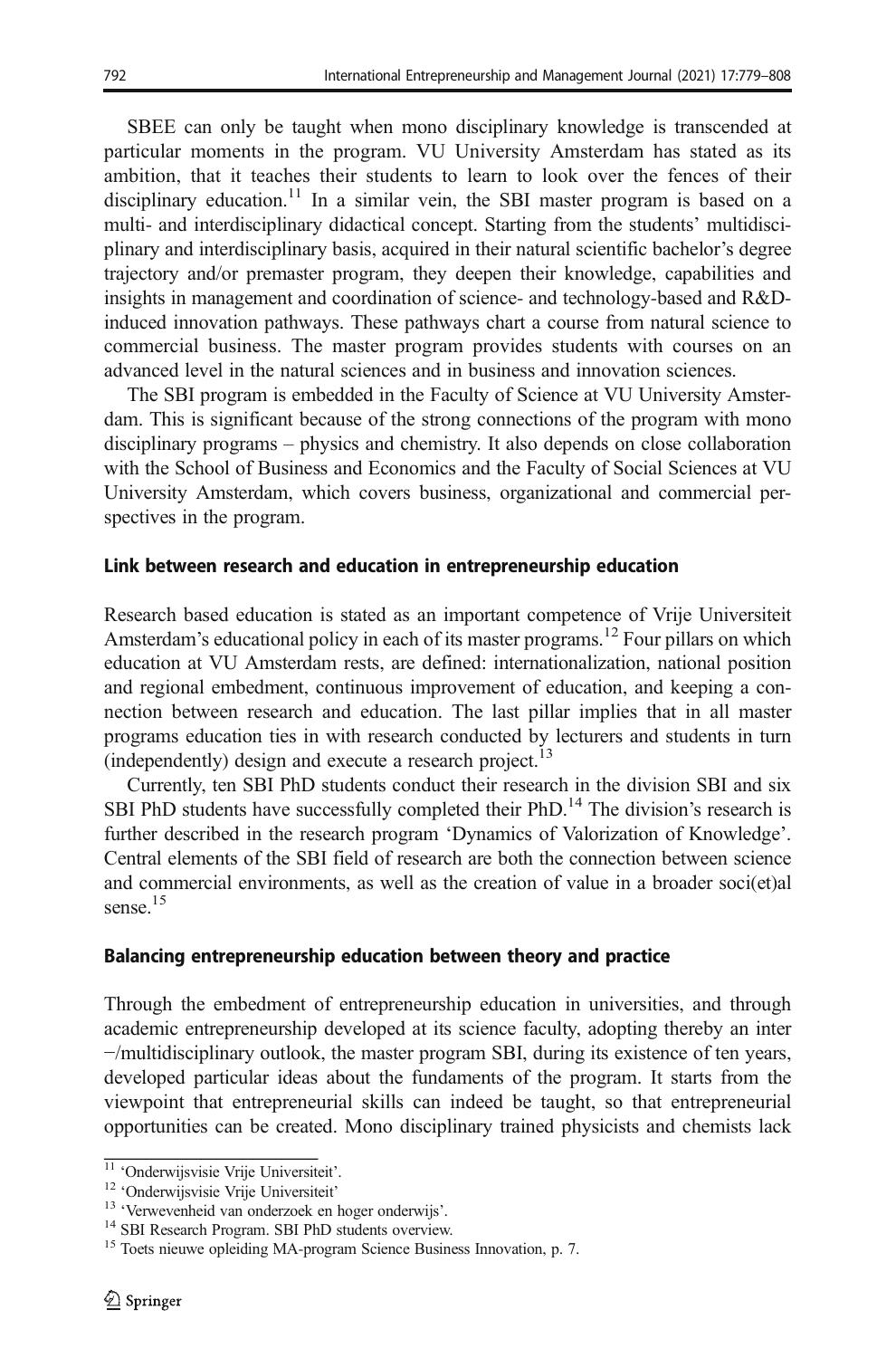the skill set to do so, which often led in the past to an absence of the creation of entrepreneurial opportunities at most research and teaching groups.

The assumption present in the program, that entrepreneurship can be *taught*, leads to the insertion of a set of stimuli in the program for the creation of entrepreneurial opportunities. A good balance between teaching entrepreneurship in theory and teaching it through experiential learning is a precondition for entrepreneurship education and teaching on how to create entrepreneurial opportunities. Entrepreneurship is one of the key elements of the educational vision of the master program.<sup>16</sup> It is currently taught by a program that rests on lectures, group and individual assignments, working groups, paper discussions, interactive lectures, literature study, tutorial, consultancy sessions and presentations. These are used as teaching methods, always about, and/or in, and/or situated in the empirical context in which the valorization topic is actually situated.

The balance in the program between teaching entrepreneurship in theory and practice, is currently present as follows. The number of contact hours is about 290– 350 in the first year, and, due to the practical nature of this part of the curriculum, about 160 h in the second year.<sup>17</sup> The first year focuses mostly on science based entrepreneurship in theory; hence, the relatively high number of contact hours. The scientific character of the program is reflected in the literature used and the research (experience) contributed by the lecturers. The program ties in with the research from the SBI division. Theory on science-based innovation and -entrepreneurship is thus currently mostly based on research-based education. In the second year, the focus is much more on experiential learning of science-based entrepreneurship. Across the master program, external experts from companies and institutes play a role in a variety of courses. This may include the handling of specific casework gleaned from the actual business and application settings in the courseware.

#### Entrepreneurial opportunities discovered or created?

In the master program, a starting point is the conviction that entrepreneurial opportunities can be created. Hence they are not simply discovered. The idea underlying the program is that physicists and chemists can develop fruitful ideas and concepts, but that they often lack the knowledge and skill set to create entrepreneurial opportunities for their findings. Thus, creating entrepreneurial opportunities represents a skill set, that can be taught. Students therefore receive education and training to develop such entrepreneurial skills.

Developing such a skill set starts with an understanding of the innovation chain and, more specifically, the phase in which entrepreneurial opportunities can be created. Students in the program SBI study and participate in the entire chain of technologydriven, R&D-induced, science-based innovation (Fig. [1\)](#page-15-0) – whereas physicists and chemists working in science and academia mostly stop in the demonstration phase. This chain is defined by five developmental phases: research, development (R&D), demonstration, deployment and improvement.<sup>18</sup> Although this chain is visually presented as a linear chain, from the very beginning students are also taught that going

 $\frac{16}{16}$  Opleidingsvisie masteropleiding SBI, onderzoeksprogramma SBI Dynamic Valorization of Knowledge.<br><sup>17</sup> Contact hours per year.<br><sup>18</sup> Nieuwe opleiding macrodoelmatigheidstoets 2014, p. 12.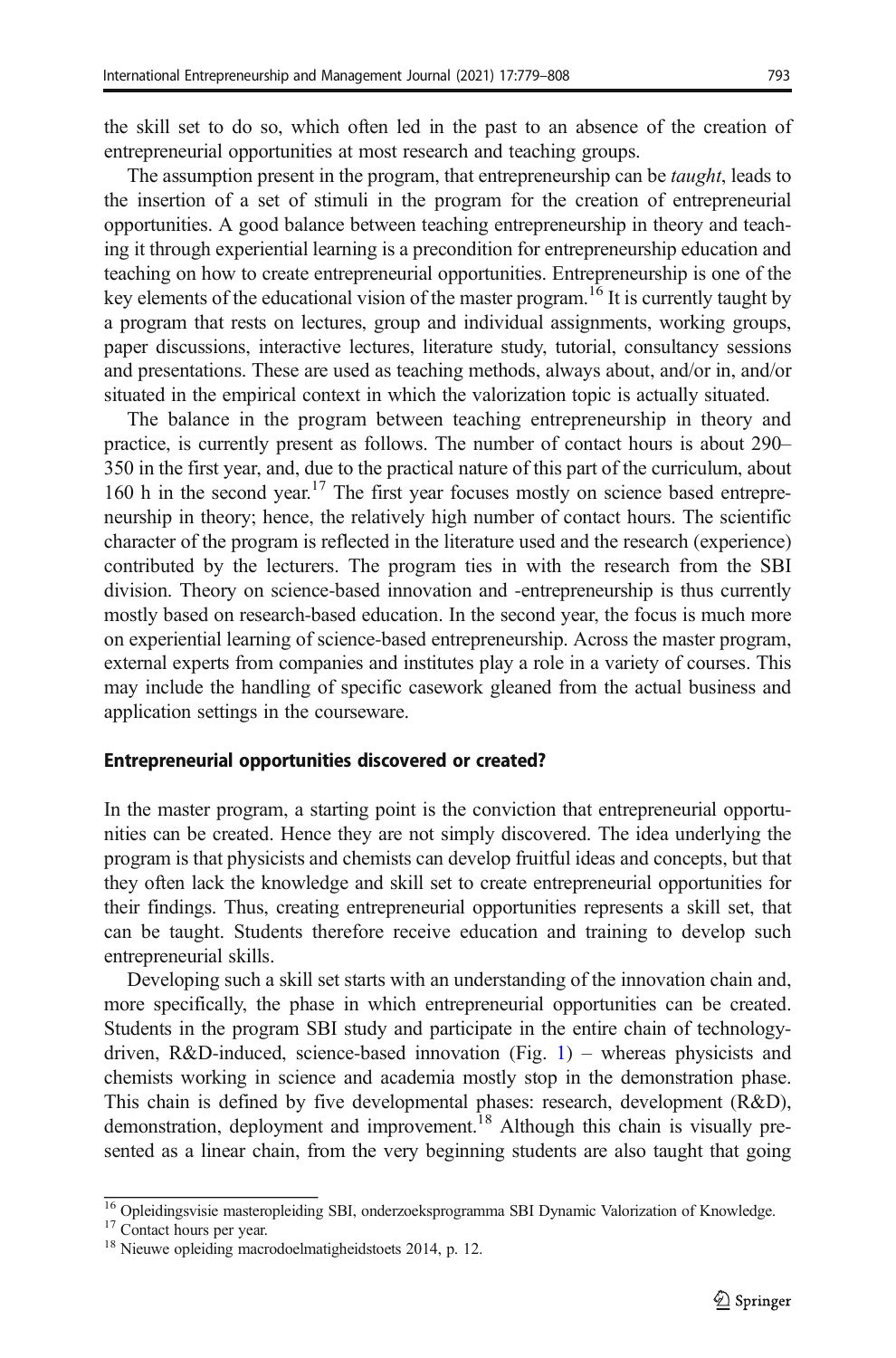<span id="page-15-0"></span>

Fig. 1 The R&D-induced innovation chain

back and forth in this chain, with feed-back and feed-forward loops active, is a basic characteristic of this chain, which makes this innovative process in essence a cyclic process.

The basic idea behind this approach is that going through the phases of research, development, demonstration, deployment and improvement, natural scientific knowledge can develop into products, processes and services that serve society, institutions and businesses (Fig. 1). The research phase delivers the natural scientific knowledge and findings with valorization potential. In the development phase this knowledge is translated into technologies than can be potentially applied in multiple products, processes and services. In the demonstration phase these versions are improved and altered continuously, until these are ready for a market/user niche. The deployment phase then concentrates on a larger scale production, distribution, sales and use of the prototype-turned-into product/process/service. Finally, the improvement phase focuses on further amending the products, processes and services to continuously changing markets and societal demands. Although SBI-students are involved in the entire innovation chain, the development of an entrepreneurial skill set through SBI is specifically targeted at the demonstration and deployment phase.

### 'Teachability dilemma'

The idea that entrepreneurship is an inborn quality seems to become less dominant (Fiet  $2001$ ; Henry et al.  $2005$ ).<sup>19</sup> Starting from the often implicit assumption that entrepreneurship can be taught, most universities now offer entrepreneurship courses to their students - not only those who are doing business studies, but students following all types of education. Based on such entrepreneurship education, students are able to develop themselves as entrepreneurs, entrepreneurial professionals or as 'intrapreneurs' who offer their services to their employers. Entrepreneurship is often at the heart of all university-industry technology transfer activities.

Underlying this, particularly for SBI, is a focus on professionalizing the skill to bring together people who work in different parts of the innovation system (the interaction between knowledge institutes, industry and the government). As a professional, the science based entrepreneur aims to stimulate and facilitate that new scientific knowledge can be transformed into technological applications that can serve potential future markets. To do so, it is important that the science entrepreneur has both theoretical knowledge of, and an interest in (natural) science that ignites new technological applications as well as social science that provides an insight into the emergence and growth of possible future markets for these applications. And, in addition to this, the science- entrepreneur

<sup>&</sup>lt;sup>19</sup> Nieuwe opleiding macrodoelmatigheidstoets 2014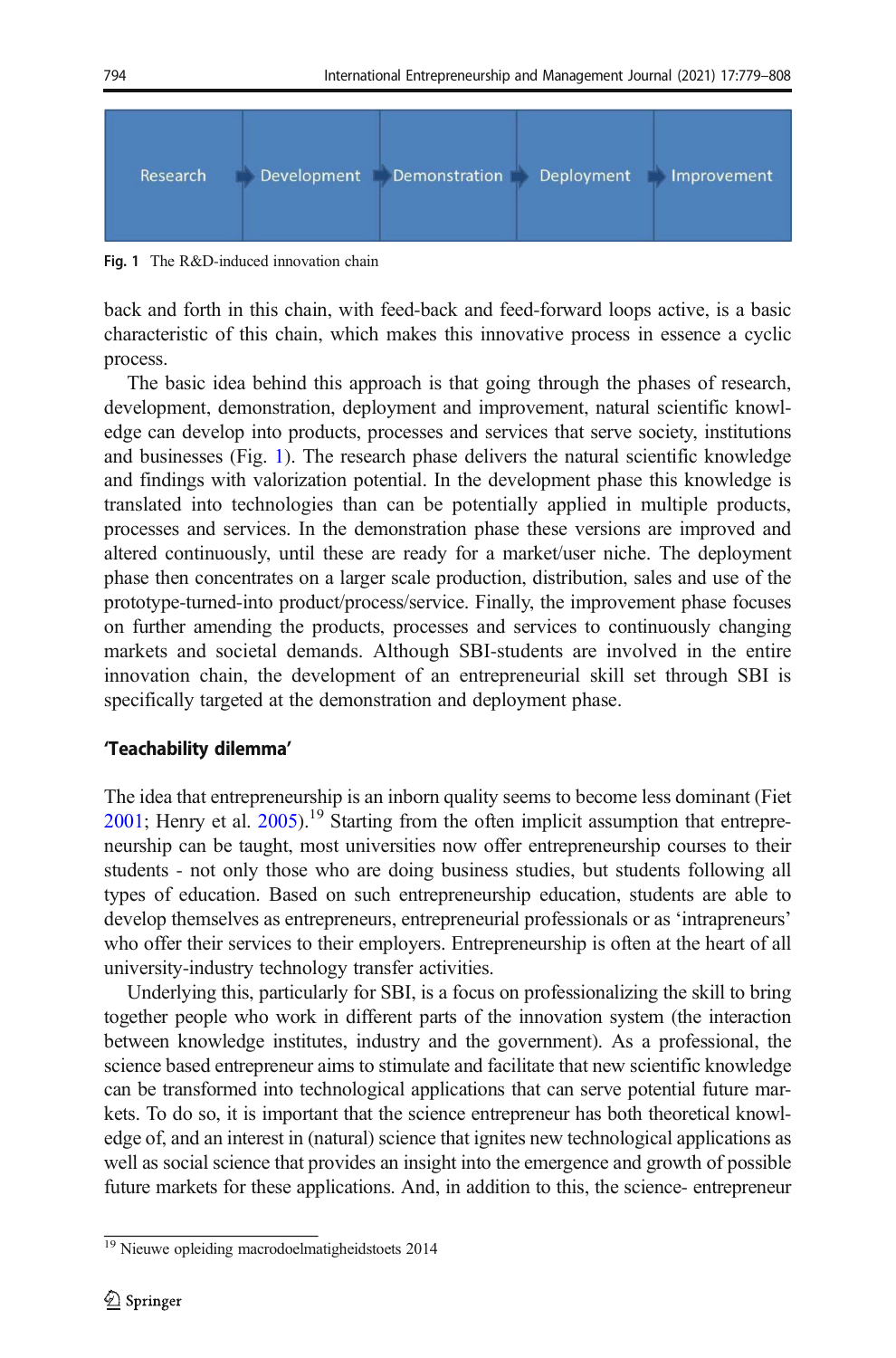|                       | National demand for<br>expansion<br>$2015 - 2020 \times 1.000$ | National demand for<br>replacement<br>$2015 - 2020 \times 1.000$ | Total amount job<br>openings<br>$2015 - 2020 \times 1.000$ |
|-----------------------|----------------------------------------------------------------|------------------------------------------------------------------|------------------------------------------------------------|
| Service-oriented jobs | 49                                                             | 175                                                              | 224                                                        |
| Technical jobs        | 84                                                             | 201                                                              | 285                                                        |
| Total                 | 133                                                            | 376                                                              | 509                                                        |

Table 3 Prognosis of national increase, replacement and vacancies for SBEE relevant jobs (2015–2020) (ROA, 2015)

should also have knowledge of, and a feel for the development and exploitation of products and services by commercial firms and public organizations, on markets and among users. They learn to contribute to 'valorization by means of developing, designing, executing, reporting and presenting academic research about valorization subjects in the empirical field'. <sup>20</sup> An advisory board has been established to keep a close eye on the relation between theory and practice.<sup>21</sup>

Yet, originally, university education is less aimed at satisfying immediate demands from the labor market.<sup>22</sup> As originating in academic entrepreneurship and through its recognition that entrepreneurial skills can be taught at universities, via which entrepreneurial opportunities can be *created* (see paragraph 4.2.3.), SBI is a breach with the past in this respect. Through reaching for a balance between theory and practice, the program aims to satisfy an immediate and growing demand of the labor market for professionals enabling university-industry technology transfer (Table 3).

An analysis of the Dutch national labor market shows that until 2020, 60.000 vacancies need to be filled with people in sectors confronted with a technological sustainability challenge<sup>23</sup> (Table 3). In addition to this, an online survey among 66 firms that worked with SBI-students, conducted by VU university shows, that 30% of the organizations that were approached expected to hire two full time equivalents of employees with SBI-skills in the next two years. $^{24}$  Students who graduate from SBI find a job on average within three months' time, mostly within the vicinity of Amsterdam (62% SBI students find jobs in both service as well as technology oriented companies and organizations (Table [4\)](#page-17-0)).<sup>25</sup>

#### Educational function of internships

Via the specific learning goals within the program the need is acknowledged for the early cultivation of an entrepreneurial attitude, alongside building an actual knowledge base, to be able to successfully turn natural science into commercial and social value. This is expressed in the extensive internships students need to organize and follow, in order to

<sup>&</sup>lt;sup>20</sup> Toets nieuwe opleiding MA-program Science Business Innovation, p. 1.<br><sup>21</sup> Advisory Board, Appendix 10 Toets nieuwe opleiding MA-program Science Business Innovation.<br><sup>22</sup> De Waarde van Weten 2015–2025.

<sup>&</sup>lt;sup>23</sup> Human capital agenda Topsector Life & Health. Onderzoek alumni afstudeerrichtingen. ROA (2015). UWV (2015). CBS (2016). CBS (2015). Report: Welke beroepen bieden kansen?<sup>24</sup> Onderzoek alumni afstudeerrichtingen.

<sup>&</sup>lt;sup>25</sup> Onderzoek arbeidsmarktbehoefte (survey conducted by SBI).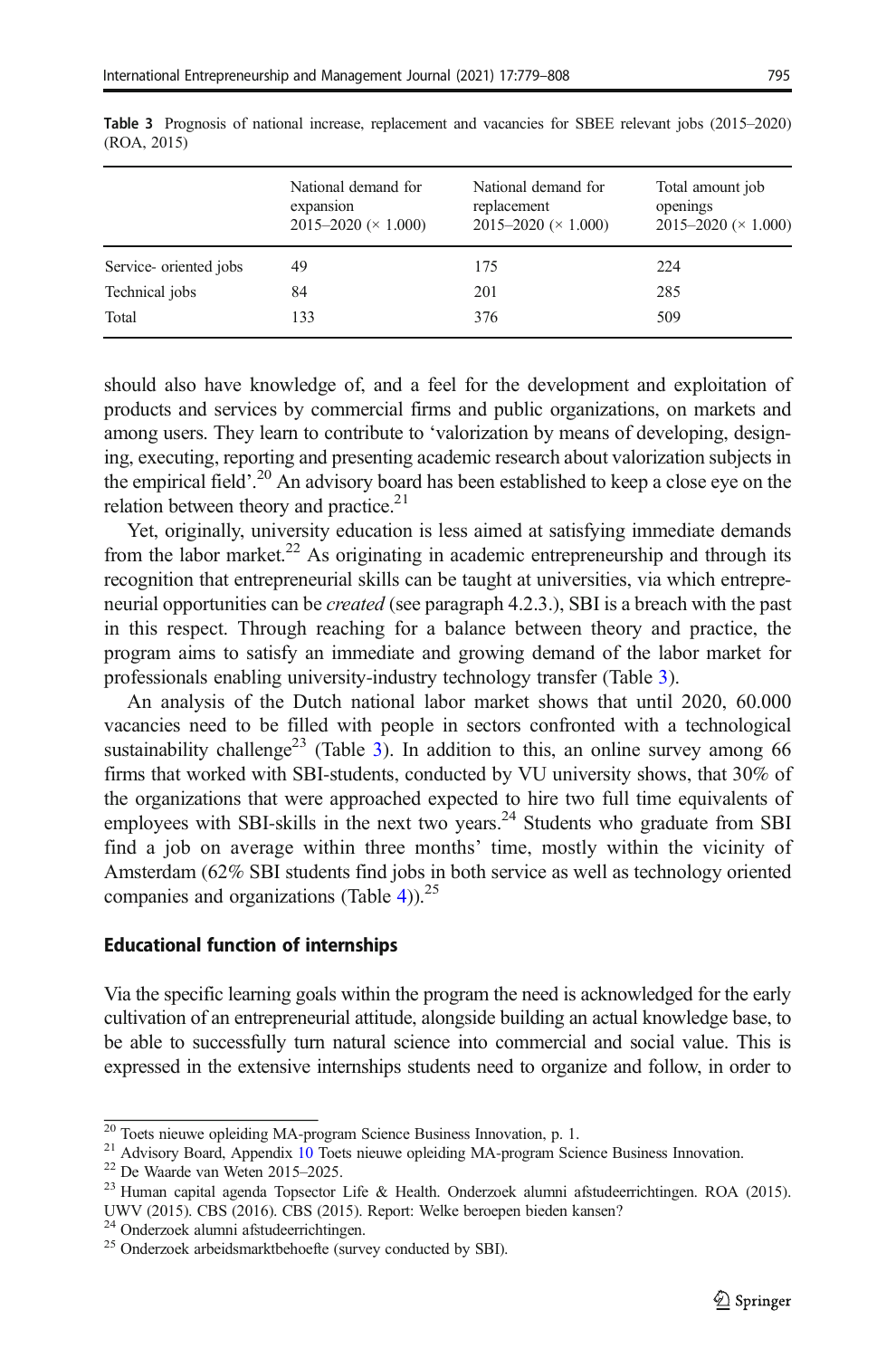|                           | Service-oriented | Technology-oriented |
|---------------------------|------------------|---------------------|
| Energy and sustainability |                  |                     |
| Life $&$ health           |                  |                     |

<span id="page-17-0"></span>

|  | <b>Table 4</b> Type and number of jobs graduates MSc program SBI 2011-2013 |  |  |  |  |  |  |  |  |  |
|--|----------------------------------------------------------------------------|--|--|--|--|--|--|--|--|--|
|--|----------------------------------------------------------------------------|--|--|--|--|--|--|--|--|--|

finish the program successfully. They learn in practice, via experiential teaching combined with intensive supervision of their projects by the academic staff of the SBI division.

A heavy emphasis is therefore placed on following internships in commercial and/or public organizations for a relatively long period, in order to develop sensitivity towards the practical work of valorization. It thus involves experiential teaching via being embedded as a student in a real-world learning environment, combined with an intensive supervision trajectory offered by the SBI division. Students study and gain experience with these phenomena by research internships in empirical settings (laboratories and R&D-intensive organizations).

Internships are aimed at learning students to 'smoothly switch between theory and practice'.<sup>26</sup> The focus on internships ties in with a strong focus in SBI on case study research methodology, $27$  whereby the internship represents a context in which a case study on a certain aspect of science based innovation can be studied. In Table [5](#page-18-0) an overview of companies and organizations in which master students SBI conduct their internship projects, can be found.

Through internship projects, a skill set is developed for working goal- and taskoriented with, and serving others in, a differentiated and dynamic multi- and interdisciplinary, practical setting.28The skillset developed represents the beginning of a process of life long-learning, as indicated by the 'Dublin Descriptor' life long-learning.

### Cultivating an entrepreneurial mindset through entrepreneurship education

It is assumed in the program that entrepreneurship can be taught. It is taught via, in the first year mostly theoretically and research based courses, in the second year mostly based through experiential learning. To a certain extent it rests upon a multidisciplinary theoretical approach, and to a certain extent on practical experience as well via an outspoken idea on the function of internships. Thus, students are enabled to create entrepreneurial opportunities. The role of university environments and immediate student population is also an important factor in SBI and will be discussed in the following paragraphs.

### Role of university environment

By providing an academic and empirical playground for students to bring their knowledge to the world of work and practice and further develop their entrepreneurial skills. The playground is provided within the walls of university buildings themselves,

<sup>&</sup>lt;sup>26</sup> Nieuwe opleiding macrodoelmatigheidstoets 2014, p. 25.<br><sup>27</sup> Opleidingsvisie master program SBI, p. 47.<br><sup>28</sup> Appendix 12, Intended Learning Outcomes: Toets nieuwe opleiding MA-program Science Business Innovation, p. 102.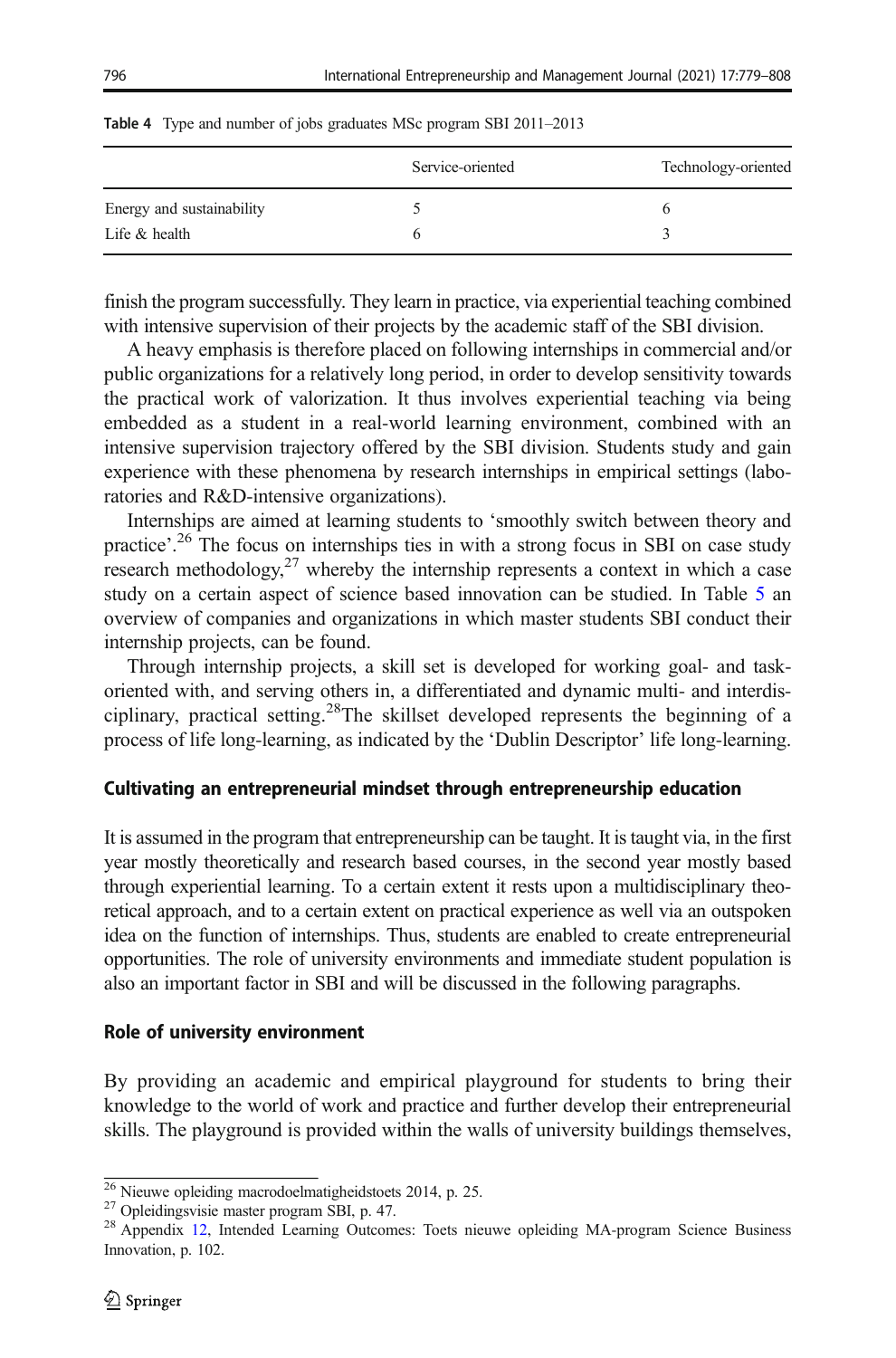|                           | Service-oriented | Technology-oriented |
|---------------------------|------------------|---------------------|
| Energy and sustainability |                  |                     |
| Life $&$ health           |                  |                     |

<span id="page-18-0"></span>Table 5 Type and number of companies and organizations in which students SBI do internships 2013–2015

via the extensive internships within leading R&D dependent companies stemming from university research, but also via science hubs related to the university. The Demo Lab at VU Amsterdam, for example, creates an environment where education, research and R&D intensive companies stemming from this research strengthen each other via their complementarity. It creates a climate in which key processes related to knowledge exchange, university-industry technology transfer and strengthening the local economy take place. Research activities are turned into commercial activities. Students can participate in these initiatives through internships. They are invited to start up their own businesses, and in some cases have actually done so. Examples in which SBI interns have participated are LUMICKS and Optics11. LUMICKS is the leading supplier of Dynamic Single-Molecule and Cell Avidity analysis instruments. Their instruments enable the analysis of complex dynamic details related to the behavior and interaction of single molecules and cells. Optics11 develops optical fibre sensing for life science and industrial sensing.

Other experience places include the laboratories from the departments of Physics and Chemistry, as well as the facilities of the VU Medical Center (one of the largest academic hospitals in the Netherlands), the facilities offered at the Science Park of University of Amsterdam, and the facilities offered by the Technology Transfer Office (IXA) of VU Amsterdam.<sup>29</sup>

### Role of different culturally influenced ideas on entrepreneurship

Based on the overall inflow of students, which is the most culturally diverse in SBI, and based on former research (Brush et al. [2003](#page-26-0)), a certain effect on different cultural conceptions of entrepreneurship can be expected. Diverse cultural backgrounds of students bring in a broad spectre of culturally determined ideas and conceptions of entrepreneurship. Also, study trips are organized to different innovation cultures (for example in the US, India, Brazil, South Korea, Israel, and South Africa) to sensitize students on effect of culture on entrepreneurial activities. Students are, lastly, exposed to a variety of different ideas with regard to entrepreneurship via electives, (international) internships, and graduation projects. They are explicitly and implicitly confronted during the program with different culturally determined ideas and conceptions of entrepreneurship.

### Creating spin-offs for enabling university-industry technology transfer

In the previous paragraph, central topics are the role of environmental factors in enabling entrepreneurship education and creation of entrepreneurial universities. The themes and issues so far primarily focus on the processes within the walls of

<sup>&</sup>lt;sup>29</sup> Toets nieuwe opleiding MA-program Science Business Innovation, p. 11–12.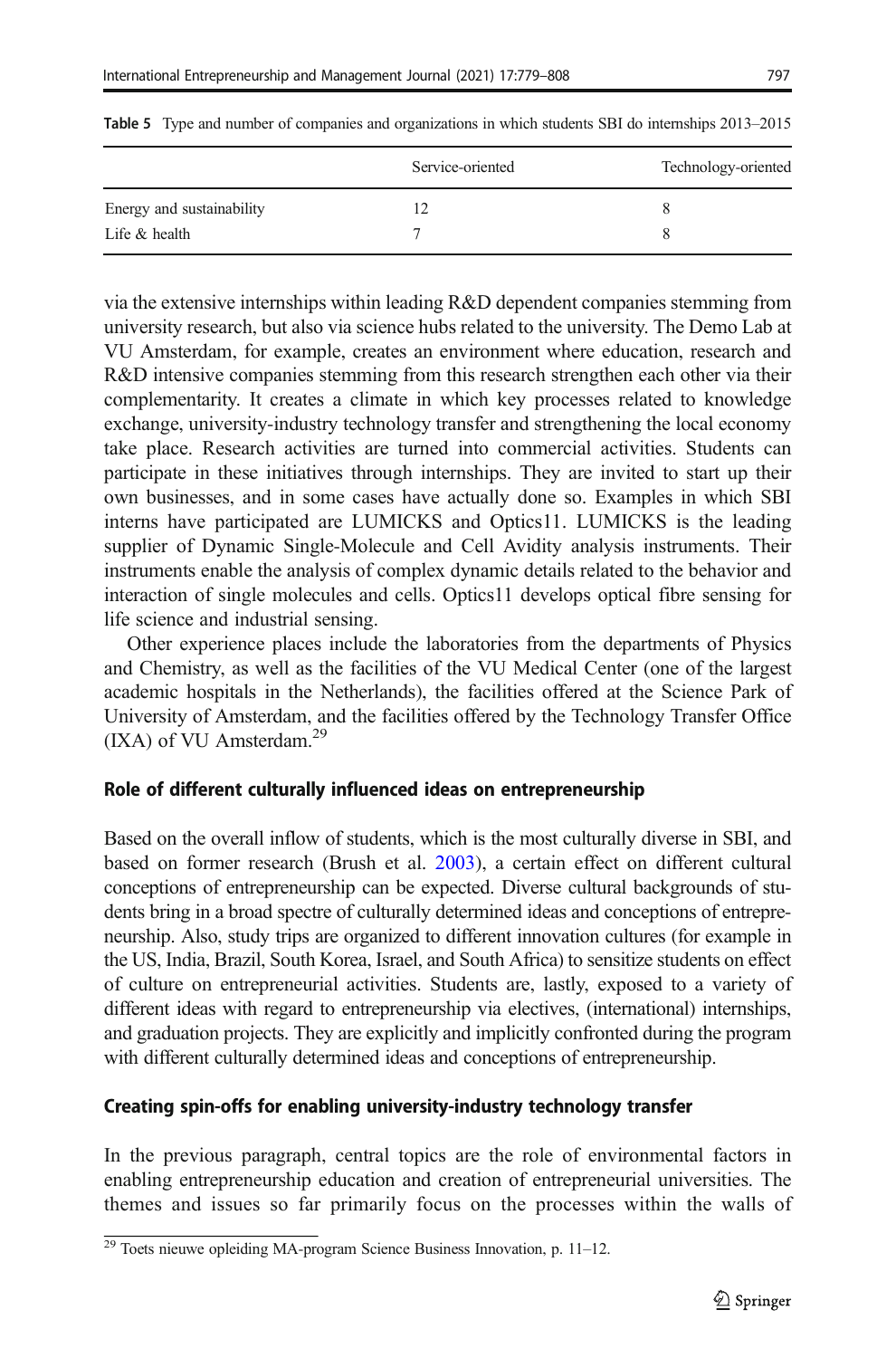universities, and on their effects in the Amsterdam region. To research how SBI, as a case of SBEE, contributes to university-industry technology transfer – it is also of importance to see how SBI students directly influence the Amsterdam region, as a student or as an alumnus.

# Role of students in spin-offs

Students already practice with the acquired knowledge and skillsets during their studies by starting up their own ventures, of which some are more successful than other. An example comprises a student that has, through crowd funding, been able to build his own factory in order to retrieve natural colorings and flavorings from orange peel for the food and cosmetics industry. Other examples include start-ups Findest and Qlayers, which are started by SBI alumni. Findest develops algorithms and artificial intelligence applications to allow entrepreneurs to find new technologies quickly. Qlayers develops shark skin like coatings for, for example the aviation industry to help them increase their aerodynamic qualities, thus to render the industry more cost efficient and sustainable.

# Role of SBEE in regional innovation systems

Outside the university context, the internship coordination office arranges accessibility of the laboratories and R&D facilities of the companies in which students do internships, thus contributing to knowledge circulation between university and industry.

The value of experience places has been acknowledged in national science agendas. In the Dutch Vision on Science (Wetenschapsvisie) 2025, the importance of the Science Park Amsterdam of the University of Amsterdam is emphasized as a hub where scientists and students take their first steps as entrepreneurs, as well as a place where local entrepreneurs are explicitly invited to seek collaboration with universities.<sup>30</sup>

# **Discussion**

# Main findings case study

In Table [6,](#page-20-0) the main findings of the case study are summarized and subsequently assessed in terms of how the topics that were distinguished, based on the literature review, are covered in the program. Thus, insight is obtained in the extent of explicit attention paid to each topic in the building and management activities of the SBI program. These conscious and unconscious choices by the developers and managers of the program have consequences for the potential contribution of SBEE for universityindustry technology transfer. The implications of these choices will be discussed in this section as well, and put in the context of the literature that was reviewed in section 2. They underpin a set of practical recommendations for SBEE curricula.

 $30$  Wetenschapsvisie 2025.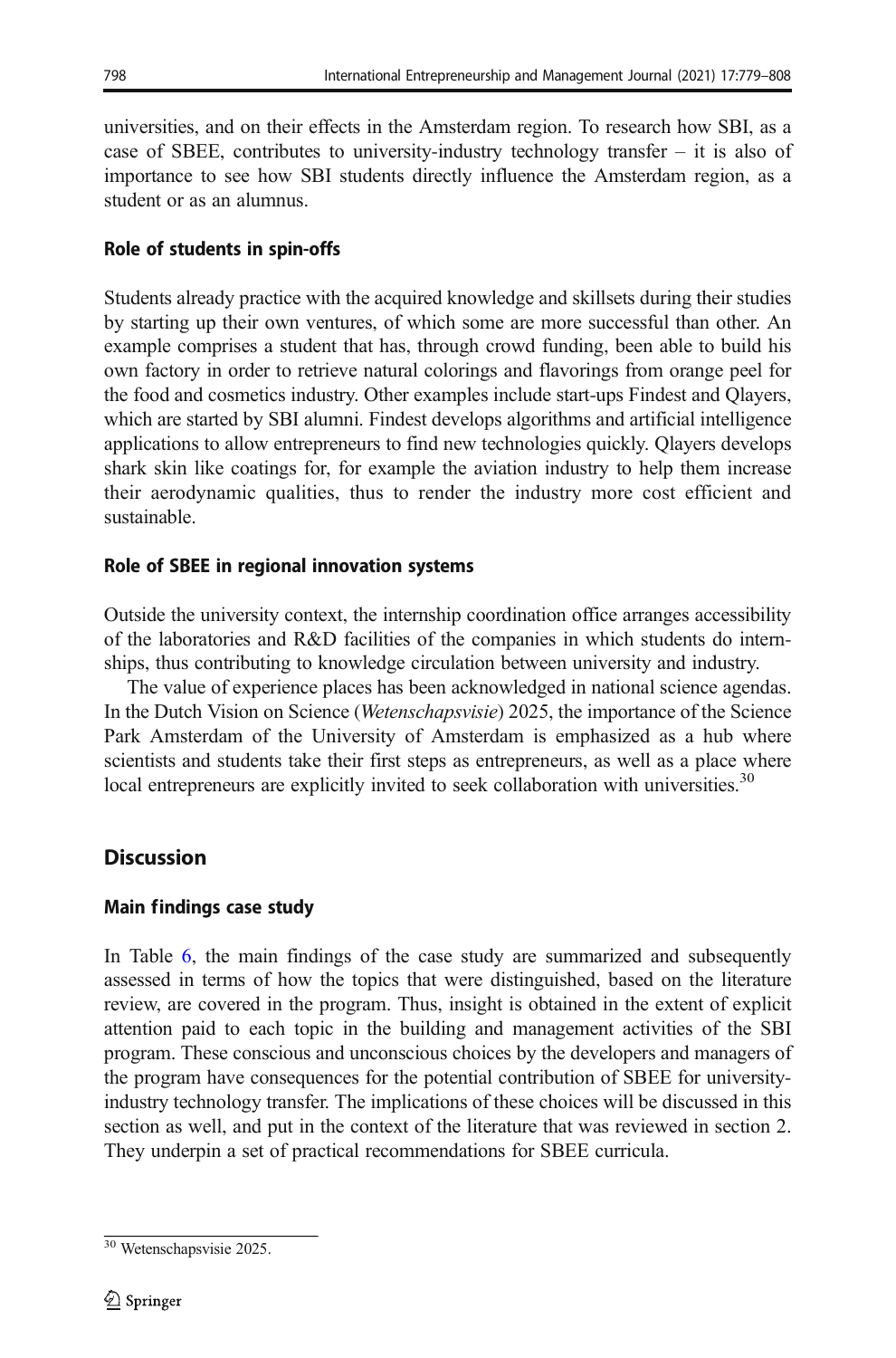<span id="page-20-0"></span>

| management<br>building and<br>activities of<br>Covered in<br>program<br>SBI? | ż   |                                                                                                                                                                                                                                                            | ×                                                                                                                                                                                                                                                             |                                                                                                                                                                                                        |                                                                                                                                                                                                                       | ×                                                                                                                                                                                                                                                                                |
|------------------------------------------------------------------------------|-----|------------------------------------------------------------------------------------------------------------------------------------------------------------------------------------------------------------------------------------------------------------|---------------------------------------------------------------------------------------------------------------------------------------------------------------------------------------------------------------------------------------------------------------|--------------------------------------------------------------------------------------------------------------------------------------------------------------------------------------------------------|-----------------------------------------------------------------------------------------------------------------------------------------------------------------------------------------------------------------------|----------------------------------------------------------------------------------------------------------------------------------------------------------------------------------------------------------------------------------------------------------------------------------|
|                                                                              | Yes | ×                                                                                                                                                                                                                                                          |                                                                                                                                                                                                                                                               | ×                                                                                                                                                                                                      | ×                                                                                                                                                                                                                     |                                                                                                                                                                                                                                                                                  |
| Main findings case study                                                     |     | Pressure from national government to develop entrepreneurial attitude<br>-Developing academic entrepreneurship as well through education<br>-Entrepreneurship education part of 3rd mission universities<br>Topsectors innovation contracts<br>in Academia | - Immersion in different worlds during study program for being able to<br>- After graduation students are linking pins betweens science and<br>connect different phases of cyclic innovation process<br>- Important role for internships in program<br>market | -Emphasis on transdisciplinary outlook for university-industry<br>Strong ties to monodisciplines chemistry and physics<br>Transdisciplinary outlook part of university ambition<br>technology transfer | -research-based education is one of the four pillars of Educational<br>-research program 'Dynamics of Valorization of Knowledge'<br>-10 PhD students perform research on innovation processes<br>Vision VU University | -Opportunities are created - is the basic idea behind the SBEE program<br>Innovation chain suggests belief in creation of entrepreneurial<br>involvement of students in entire chain leads them to create<br>opportunities, hence not discovery<br>entrepreneurial opportunities |
| References                                                                   |     | (Huffman and Quigley 2002;<br>Audretsch et al. 2015;<br>Audretsch et al. 2005)<br>Schmitz et al. 2017;<br>Brush et al. 2003;                                                                                                                               | (Abreu and Grinevich 2014;<br>Berbegal-Mirabent et al.<br>Aldianto et al. 2018;<br>2012)                                                                                                                                                                      | Davey et al. 2016b)<br>(Clarysse et al. 2009,                                                                                                                                                          | (Rosenberg 2009;<br>Mustar 2009)                                                                                                                                                                                      | Fiet 2001)                                                                                                                                                                                                                                                                       |
| Topics                                                                       |     | - academic entrepreneurship                                                                                                                                                                                                                                | entrepreneurship students<br>on regional innovation<br>- effect academic<br>systems                                                                                                                                                                           | transdisciplinarity in<br>entrepreneurship<br>- mono-, inter- and<br>education                                                                                                                         | - link between research and<br>entrepreneurship<br>education in<br>education                                                                                                                                          | -entrepreneurial opportunities (Henry et al. 2005;<br>discovered or created?                                                                                                                                                                                                     |
| Analytical categories                                                        |     | education in a university<br>entrepreneurship<br>1. Embedment of<br>context                                                                                                                                                                                |                                                                                                                                                                                                                                                               |                                                                                                                                                                                                        |                                                                                                                                                                                                                       | education between theory<br>entrepreneurship<br>and practice<br>2. Balancing                                                                                                                                                                                                     |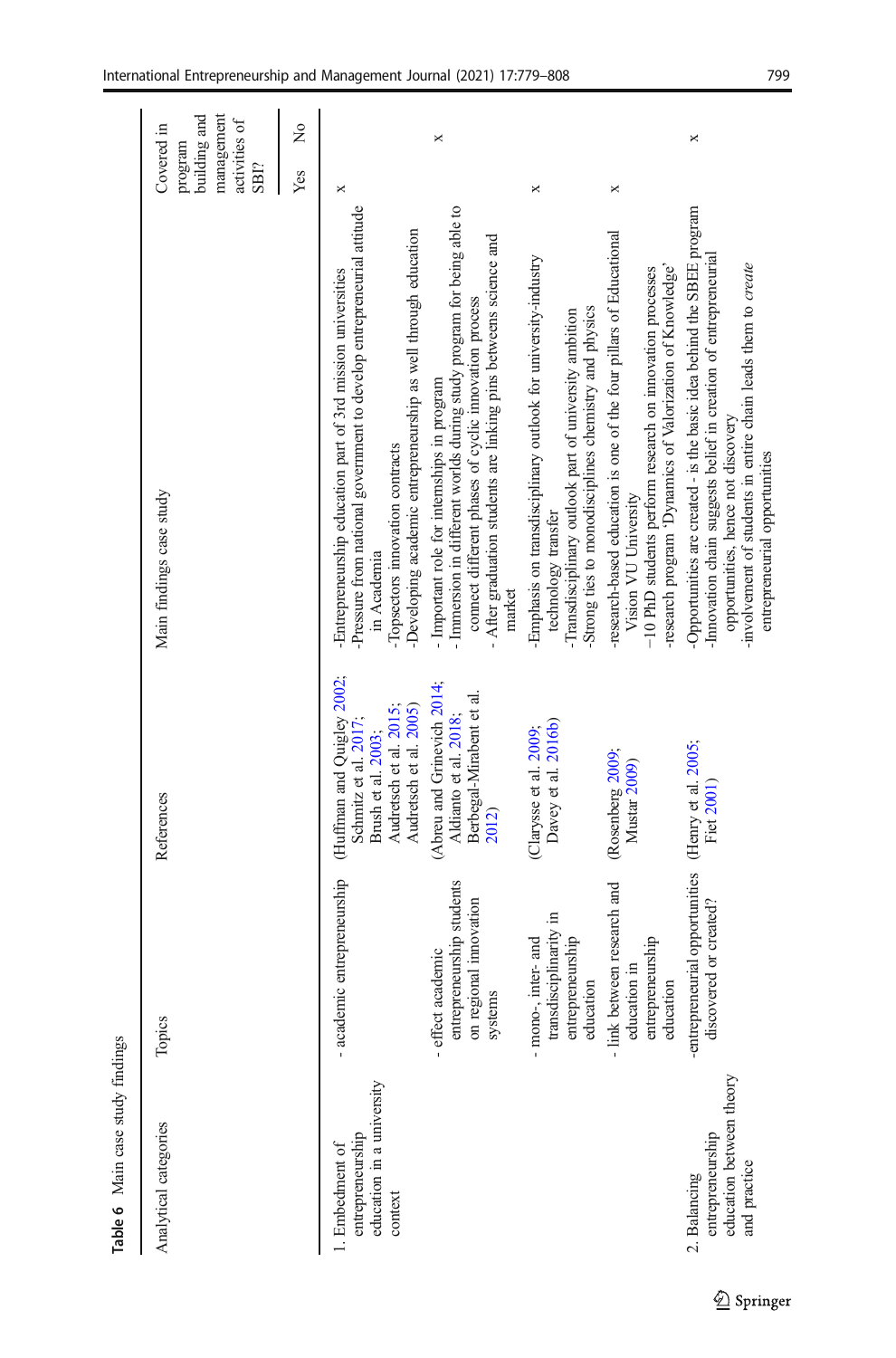| Table 6 (continued)                                                    |                                                                             |                                                                                  |                                                                                                                                                                                                                                                                                                                           |                                                                              |
|------------------------------------------------------------------------|-----------------------------------------------------------------------------|----------------------------------------------------------------------------------|---------------------------------------------------------------------------------------------------------------------------------------------------------------------------------------------------------------------------------------------------------------------------------------------------------------------------|------------------------------------------------------------------------------|
| Analytical categories                                                  | Topics                                                                      | References                                                                       | Main findings case study                                                                                                                                                                                                                                                                                                  | building and<br>management<br>activities of<br>Covered in<br>program<br>SBI? |
|                                                                        |                                                                             |                                                                                  |                                                                                                                                                                                                                                                                                                                           | ž<br>Yes                                                                     |
|                                                                        | 'teachability dilemma'                                                      | Haase and Lautenschlager<br>(Mars et al. 2008;<br><b>2011</b> )                  | Entrepreneurship education generally accepted within all types of<br>-Labor market demands students with entrepreneurial skills<br>Opportunities are created, it is believed<br>- hence, entrepreneurship can be taught<br>educational trajectories                                                                       | ×                                                                            |
|                                                                        | - educational function of<br>internships                                    | Ratinho and Henriques<br>(Chang et al. 2018;<br>2010; Yi 2018)                   | -learning to switch smoothly between theory and practice<br>emphasis in program on experiential learning<br>development entrepreneurial skill set                                                                                                                                                                         | ×                                                                            |
| entrepreneurship through<br>3. Cultivating student<br>entrepreneurship | - role of university<br>environment                                         | Dabbagh and Menasce 2006)<br>Mars et al. 2008;                                   | -university encourages participations of students in start ups developed<br>by academic entrepreneurs in Faculty of Science<br>-university provides playground in multiple ways                                                                                                                                           | ×                                                                            |
| education                                                              | - role different culturally<br>influenced ideas on<br>entrepreneurship      | Botha and Ras 2016;<br>(Shirokova et al. 2016;<br>Hahn et al. 2017)              | study trips are organized to different innovation cultures to sensitize<br>-diverse cultural background of students bring in broad spectre of<br>students on effect of culture on entrepreneurial activities<br>-most culturally diverse student inflow of Netherlands<br>culturally determined ideas of entrepreneurship | ×                                                                            |
| 4. Creating university<br>spin-offs through<br>entrepreneurship        | students in creating<br>- role of SBEE in regional<br>spin-offs<br>-role of | (Rasmussen and Wright 2015;<br>Kroll and Liefner 2008)<br>(Wennberg et al. 2011; | -students already practice with skill set during their educational<br>-special internship coordinator appointed to arrange access to<br>program by creating and participating in spin offs                                                                                                                                | ×<br>×                                                                       |
| education                                                              | innovation systems                                                          | Karnani 2013; Sarfraz 2011)                                                      | -value of playgrounds in which SBI students practice their skills is<br>laboratories and R&D facilities to students, thus contributing to<br>knowledge circulation between university and industry<br>explicitly acknowledges in national science agenda.                                                                 |                                                                              |

 $\underline{\circledcirc}$  Springer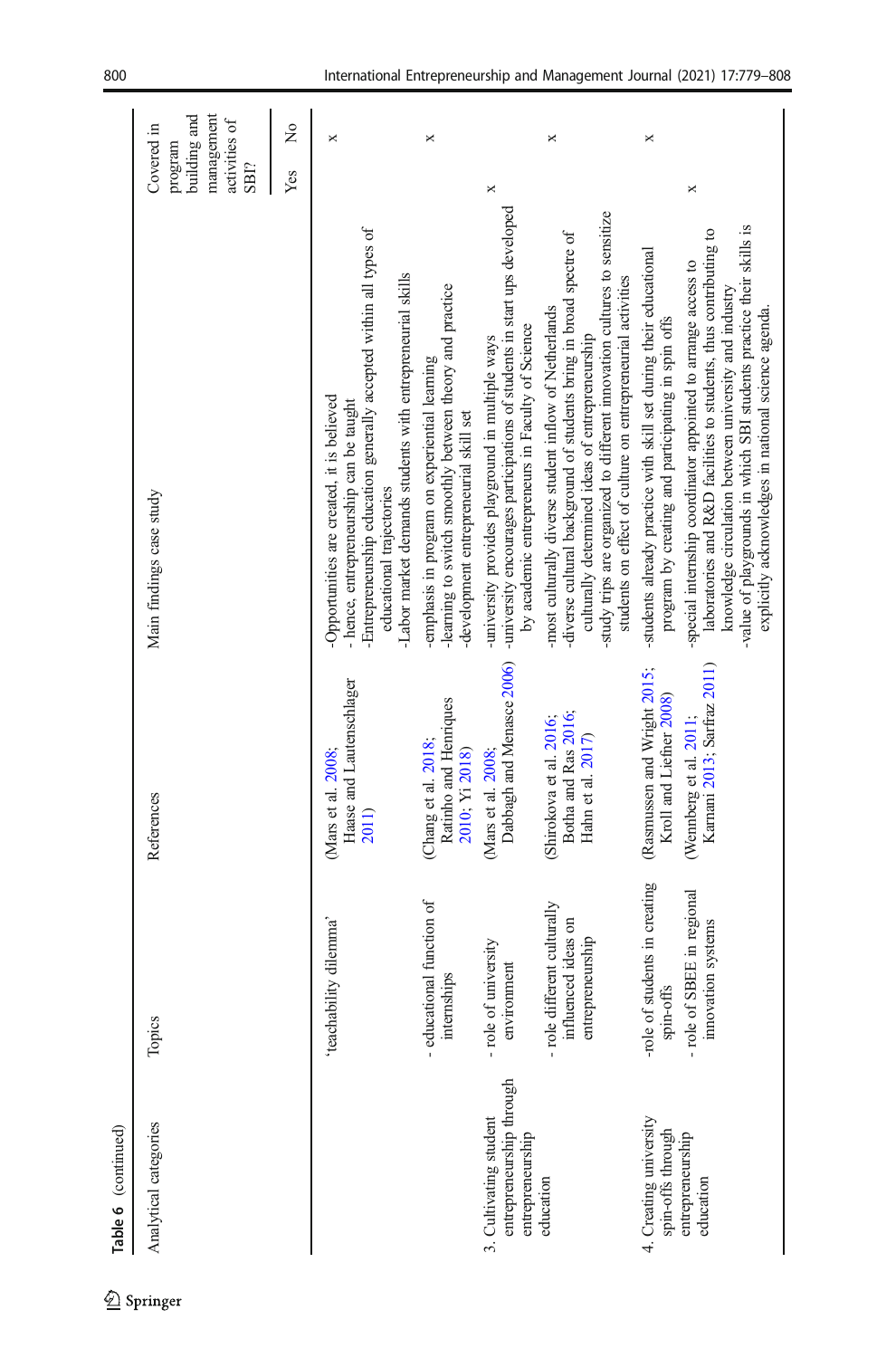#### Embedment of entrepreneurship education in a university context

The embedment of entrepreneurship education in a university context has been discussed via distinguishing four topics in the literature: academic entrepreneurship, the effect of academic entrepreneurship students on regional innovation systems, mono-, inter- and transdisciplinarity in entrepreneurship education, as well as the link between research and education in entrepreneurship education. The case study shows that entrepreneurship education has become an important component of the third mission of universities. It also showed that pressure from national government to develop an entrepreneurial attitude in Academia has been exerted. Furthermore, the Dutch universities have signed topsectors innovation contracts in order to stimulate university-industry technology transfer; which provides a push towards academic entrepreneurship and entrepreneurship education. Lastly, we recognized attempts to developing academic entrepreneurship not only through research but as well through education. This topic is well covered in the program.

The embedment of entrepreneurship in a science faculty brings a distinct advantage to this type of education. As Barr et al. [\(2009\)](#page-26-0) state, a thorough understanding of both the natural sciences as well as of entrepreneurship is needed for students in the SBEE program to be able to fulfill a role in university-industry technology transfer. The entrepreneurial intentions of business administration students are less affected by subjective norms in their surroundings than those of science and engineering students, as Maresch et al. ([2016](#page-27-0)) have researched. This study shows that science and engineering students however not only experience a hindrance from their surroundings, but profit from it as well. Through their firm embedment in, and close contact with the natural sciences, they gain a deep understanding of this world of work. This understanding helps them in crossing the 'valley of death' (Barr et al. [2009](#page-26-0)) – which means that it assists students in translating the technology into a commercially worthwhile application, whereas otherwise, it could have been filed as a promising technology for which no funding was available to bring it on the market.

#### Balancing entrepreneurship education between theory and practice

In this analytical category, three topics were distinguished: the debate on if entrepreneurial opportunities are discovered or created, the so-called teachability dilemma, and the discussion on the educational function of internships. We recognized that, implicitly, a strong belief in the creation of entrepreneurial opportunities, and thus the belief that entrepreneurship can indeed be taught and is not solely an inborn quality. However, this belief is not made explicit in the program, and thus the consequences and opportunities for the program are not fully exploited yet.

There is also little attention within the program for the so-called teachability dilemma in entrepreneurship education (Haase and Lautenschlager [2011;](#page-27-0) Mars et al. [2008\)](#page-27-0). No continuous and explicit attention is currently paid to striking a good balance between theory of, and practice on entrepreneurship. Making this balance explicit may assist in justifying certain choices that are made within the program. This might assist young people in their choice to become a student in the program, and also assists in communicating the goals and aims of the SBEE program to external parties, such as external visitation committees.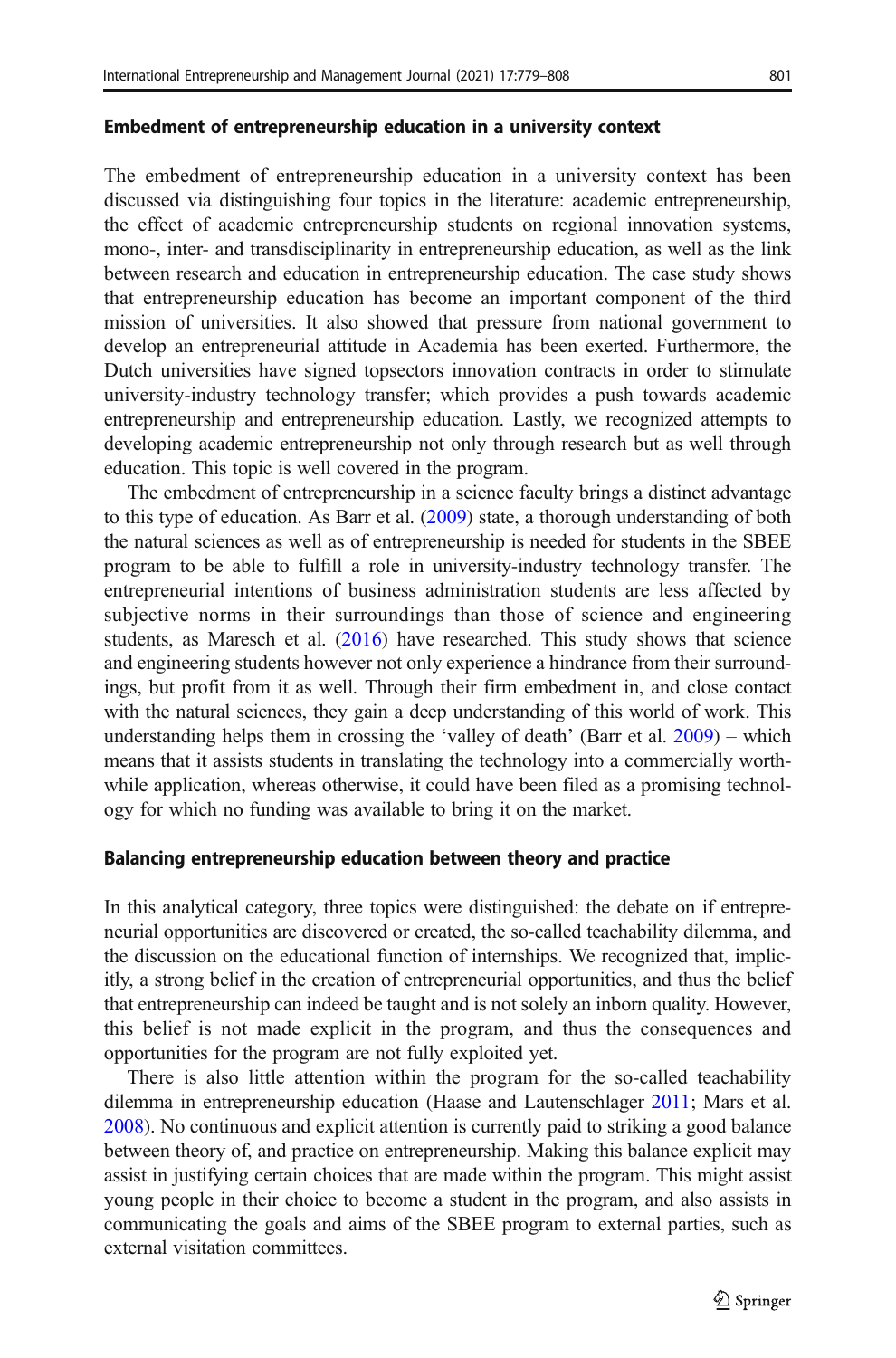SBI has a strong inclination towards developing entrepreneurship in students by confronting them with case study based examples. The mentoring approach (Clarysse et al. [2009](#page-26-0)) to cultivate an entrepreneurial mindset may be a valuable addition to this type of learning. Next to a reflection on the use of internships of teaching entrepreneurial skills, which has been discussed by Henry et al. [\(2005](#page-27-0)).

It is therefore recommended that SBEE programs explicitly think through their perspective on the issues of opportunity creation or -discovery, teachability of entrepreneurship, and on the function of internships. Can entrepreneurship indeed be taught? Which elements of entrepreneurship can be taught through theory, and which ones must be experienced in practice? Are internships an adequate method to teach students this through experiential learning in internships? To what extent do they need to be guided or mentored during such trajectories (Clarysse et al. [2009](#page-26-0))? All these questions could be integrated in evaluation and improvement projects in the SBI program.

### Cultivating student entrepreneurship through entrepreneurship education

Two topics were distinguished under this heading, namely the role of university environment and the role of different culturally influenced ideas and conceptions of entrepreneurship.

The university provides experience places in multiple ways. VU University encourages participations of students in start ups developed by academic entrepreneurs in VU's Faculty of Science. There is however no systematic mentoring assistance available for students who want to develop their own ventures, whereas the literature shows that this is a crucial element in order for a program in SBEE to contribute to universityindustry technology transfer (Rasmussen and Wright [2015](#page-28-0)).

VU University Amsterdam has the most culturally diverse student inflow of the Netherlands. The diversified cultural background of students brings in a broad spectre of culturally determined ideas and conceptions of entrepreneurship. Study trips are organized to different innovation countries and their cultures to sensitize students on the effects of culture on entrepreneurial activities. Brush et al. ([2003\)](#page-26-0) point out the importance of cultural perceptions of entrepreneurship in entrepreneurship education. The case study points out that there is an inflow of students with diverse cultural backgrounds and different understandings and valuation of entrepreneurship at VU University Amsterdam in general.

The role of culturally influenced ideas and conceptions of entrepreneurship in entrepreneurship education is a topic in need of discussion – especially since VU University Amsterdam has the highest inflow of students with a diverse cultural background. It certainly has an effect, and most likely enriches students' understanding of notions of entrepreneurship in the classroom – but how is yet unclear, let alone made instrumental in the educational trajectory. Studies on this topic in the context of this program have not been conducted yet. This provides an avenue for further practice and for research.

#### Creating university spin-offs through entrepreneurship education

Two topics were distinguished in this category: the role of students in creating spin-offs and the role of SBEE in regional innovation systems.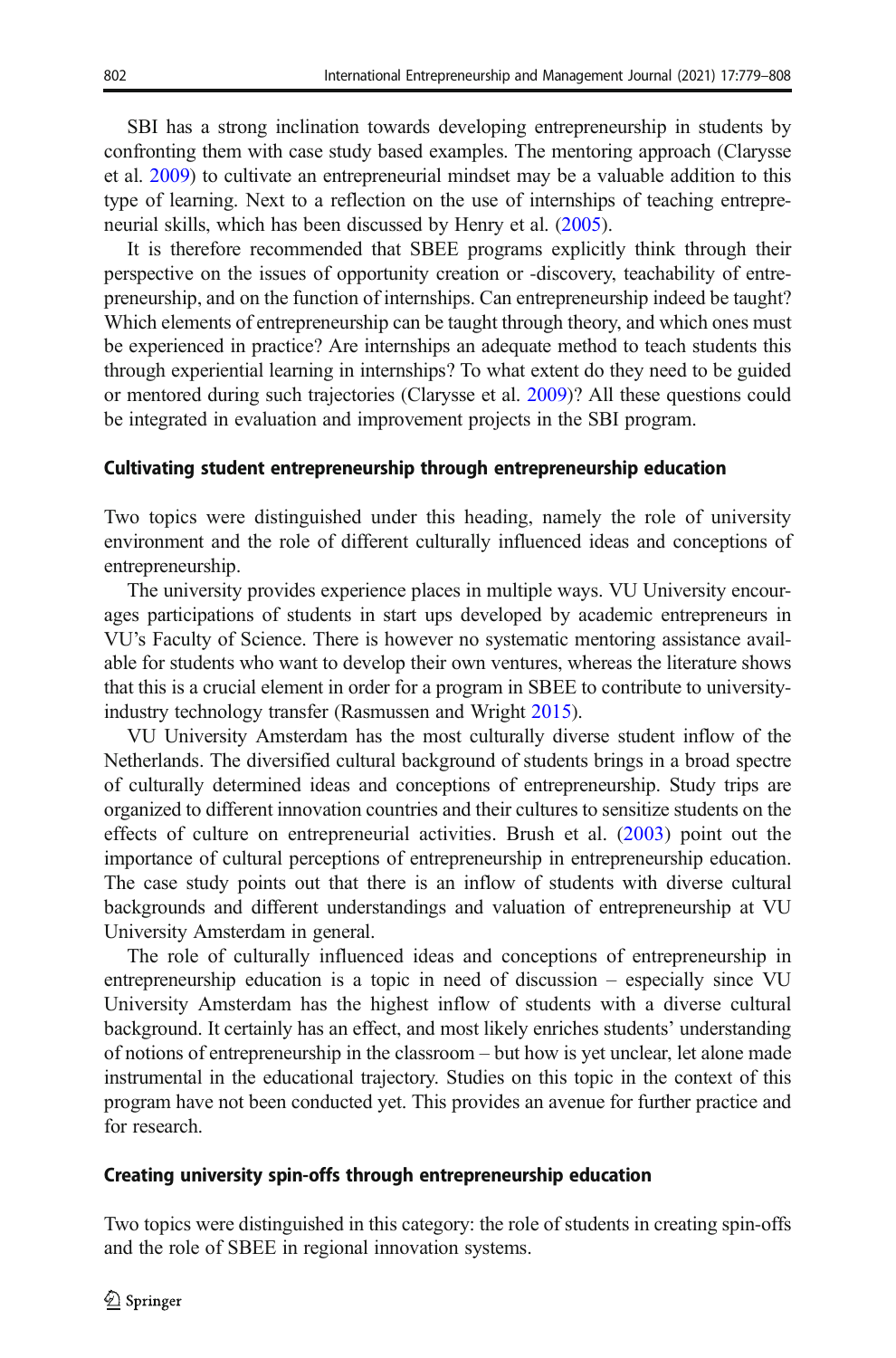Students already practice with the acquired knowledge and skills set during their educational program by creating and participating in spin offs. They do so more or less on their own initiative. They are not guided or assisted by the academic staff to do so. However, an internship coordinator is appointed to arrange access to laboratories and R&D facilities to students, thus contributing to knowledge circulation between university and industry.

Providing more guidance or assistance is important in increasing university-industry technology transfer, as well as a way to enrich theoretical teaching of entrepreneurship with practical cases. The lessons learned on this topic now remain implicit, as tacit knowledge, as Karnani ([2013](#page-27-0)) states. The students' contribution to the creation of spinoffs is under researched and in need to be made more explicit through further research on the topic. Thus, here, a practical recommendation to SBEE programs follows that they should pay attention to this in the form of practical guidance.

The case study showed that creating an attractive, experiential, even playful surrounding for students to practice with entrepreneurship, through the Demo Lab for example, helps them in developing entrepreneurial skills. The value of experience places in which SBI students practice their skills is explicitly acknowledged in the Dutch National Science Agenda. Thus, this element of entrepreneurship education is quite explicitly present in the program. The importance of such experience places has been researched by Kroll and Liefner [\(2008\)](#page-27-0) and Wennberg et al. ([2011\)](#page-29-0).

The contribution of students in entrepreneurship education programs to spinoffs is currently under researched. Further research is needed in order to research the factors that increase the attractiveness of academic environments in order to stimulate students to develop their own initiatives and to eventually create successful spin-offs.

### Limitations and avenues for further research

An in-depth case study has been performed in order to explore the potential of SBEE as a means for university-industry technology transfer. Due to the singlecase study research design, the analytical generalizability of the case study is limited. Future research based on a multiple case study research design which, later on, can be enriched with quantitative data, may enhance the analytical generalizability of our findings.

A second limitation is that only the management and program building efforts have been highlighted in the results section. A stakeholder analysis of how students experience the program, or a study on the connection of the program to market needs, has not been conducted. This could be a worthwhile addition to the further study of SBEE as a means for university-industry technology transfer.

Further research is needed as well in order to gain insight in the factors that increase the attractiveness of academic environments in order to stimulate students to develop their own initiatives and to eventually create successful spin-offs. Studies on the effect of culturally diverse conceptions of entrepreneurship in the context of SBEE have not been conducted yet. This also provides an avenue for further research.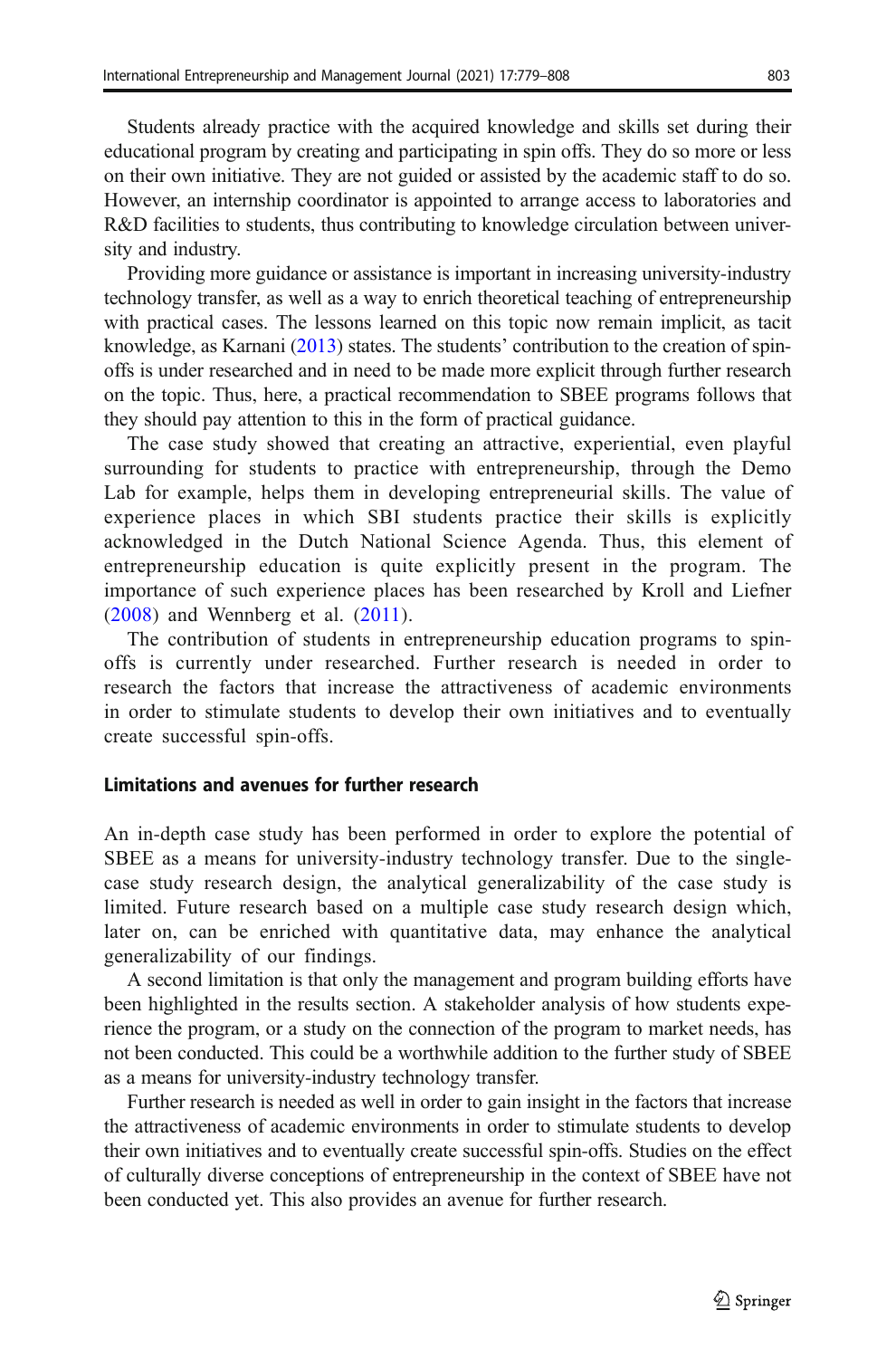# <span id="page-25-0"></span>Conclusion

The case study shows that all elements mentioned in the literature on technology based entrepreneurship and entrepreneurship education are present in the case studied. Yet, in some situations some components the literature brings up are not explicitly covered in the program. When each component, such as the role of embedment in its university and regional environment, or taking into account the teachability dilemma, is systematically addressed in the building and by the management of the program, the potential of SBEE in this program for university-industry technology transfer could be better exploited. This implies that the case being studied in this research is an either an example of effective university-industry technology transfer as well as an example of a program that has some major flaws on which it needs to work.

These findings are relevant as a starting point for the development or improvement of comparable programs as well. The SBI program studied at VU Amsterdam is part of a bigger trend whereby entrepreneurship education, more specifically SBEE, slowly but surely becomes embedded in the portfolio of educational programs at universities (Maresch et al.  $2016$ ).<sup>31</sup> These insights point out the level of sophistication that is needed in order to make SBEE fulfill an optimal role in university-industry technology transfer.

Support for the ambition to further develop educational tracks in science-based entrepreneurship, in order to contribute to university-industry technology transfer might, in the near future, turn out to be a highly rewarding investment in the innovation system: not only in terms of technology commercialization, but also in terms of creating societal value from technological innovation. Via SBEE, the role of universities in university-industry technology transfer is not only optimized over the dimension of research, but via their educational task as well.

Open Access This article is licensed under a Creative Commons Attribution 4.0 International License, which permits use, sharing, adaptation, distribution and reproduction in any medium or format, as long as you give appropriate credit to the original author(s) and the source, provide a link to the Creative Commons licence, and indicate if changes were made. The images or other third party material in this article are included in the article's Creative Commons licence, unless indicated otherwise in a credit line to the material. If material is not included in the article's Creative Commons licence and your intended use is not permitted by statutory regulation or exceeds the permitted use, you will need to obtain permission directly from the copyright holder. To view a copy of this licence, visit http://creativecommons.org/licenses/by/4.0/.

### References

- Abreu, M., & Grinevich, V. (2014). Academic entrepreneurship in the creative arts. Environment and Planning. C, Government & Policy, 32(3), 451–470. [https://doi.org/10.1068/c11144r.](https://doi.org/10.1068/c11144r)
- Abreu, M., Demirel, P., Grinevich, V., & Karatas-Ozkan, M. (2016). Entrepreneurial practices in researchintensive and teaching-led universities. Small Business Economics, 47(3), 695–717. [https://doi.](https://doi.org/10.1007/s11187-016-9754-5) [org/10.1007/s11187-016-9754-5.](https://doi.org/10.1007/s11187-016-9754-5)
- Aldianto, L., Anggadwita, G., & Umbara, A. N. (2018). Entrepreneurship education program as value creation: Empirical findings of universities in Bandung, Indonesia. Journal of Science and Technology Policy Management, 9(3), 296–309. [https://doi.org/10.1108/jstpm-03-2018-0024.](https://doi.org/10.1108/jstpm-03-2018-0024)

<sup>&</sup>lt;sup>31</sup> 'Overzicht vergelijkbare opleidingen inclusief instroom'. 'university programs in the Netherlands'. Overview university programs outside the Netherlands.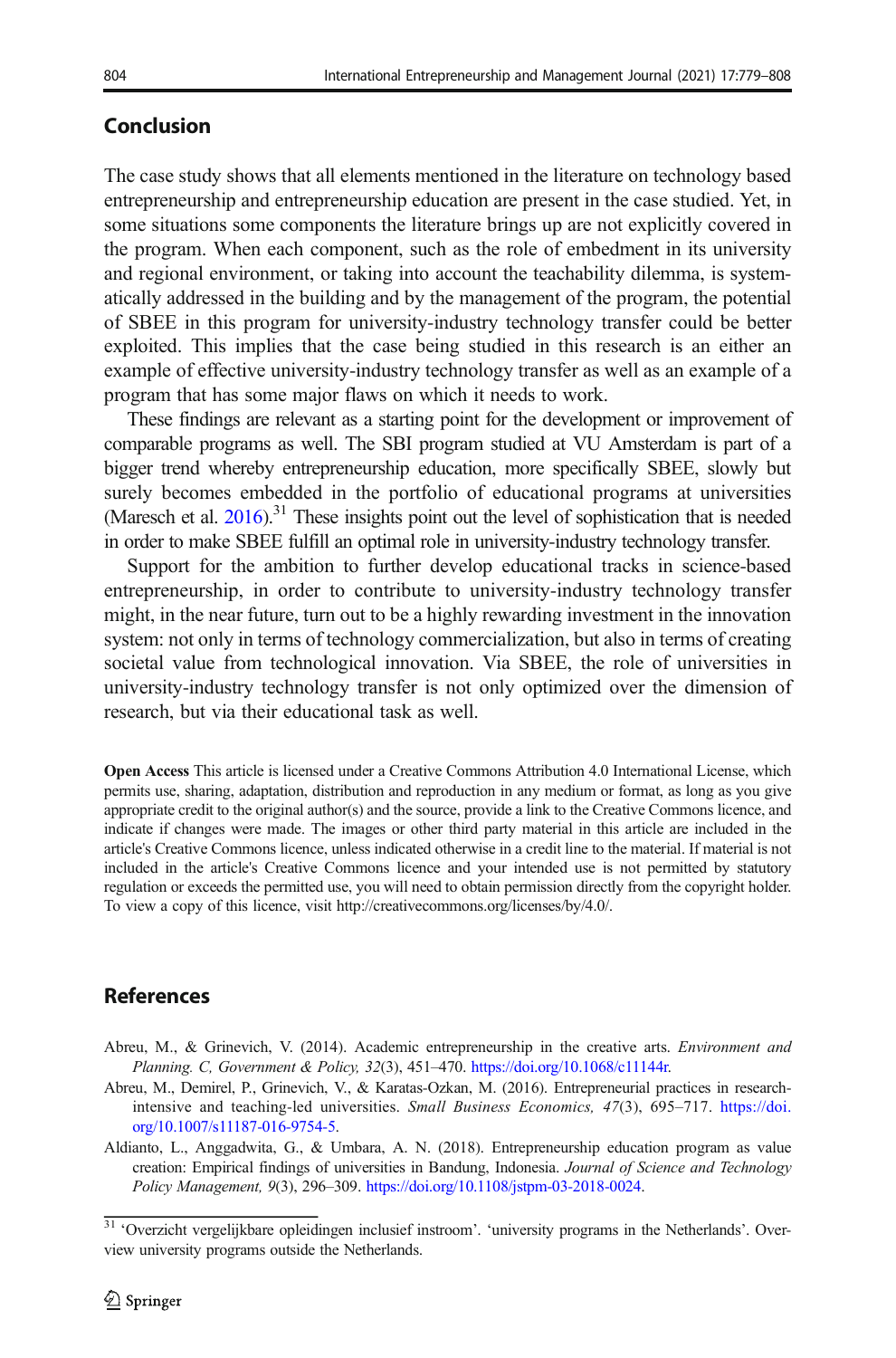- <span id="page-26-0"></span>Anderson, T. R., Daim, T. U., & Lavoie, F. F. (2007). Measuring the efficiency of university technology transfer. Technovation, 27(5), 306–318. [https://doi.org/10.1016/j.technovation.2006.10.003.](https://doi.org/10.1016/j.technovation.2006.10.003)
- Arias, E., Barba-Sanchez, V., Carrion, C., & Casado, R. (2018). Enhancing entrepreneurship education in a Master's degree in computer engineering: A project-based learning approach. Administrative Sciences, 8(4). [https://doi.org/10.3390/admsci8040058.](https://doi.org/10.3390/admsci8040058)
- Arpiainen, R. L., & Kurczewska, A. (2017). Learning risk-taking and coping with uncertainty through experiential, team-based entrepreneurship education. Industry and Higher Education, 31(3), 143–155. [https://doi.org/10.1177/0950422217700994.](https://doi.org/10.1177/0950422217700994)
- Audretsch, D. B. (2014). From the entrepreneurial university to the university for the entrepreneurial society. The Journal of Technology Transfer, 39(3), 313–321. <https://doi.org/10.1007/s10961-012-9288-1>.
- Audretsch, D., & Caiazza, R. (2016). Technology transfer and entrepreneurship: Cross-national analysis. Journal of Technology Transfer, 41(6), 1247–1259. <https://doi.org/10.1007/s10961-015-9441-8>.
- Audretsch, D. B., Lehmann, E. E., & Warning, S. (2005). University spillovers and new firm location. Research Policy, 34(7), 1113–1122. <https://doi.org/10.1016/j.respol.2005.05.009>.
- Audretsch, D., Lehmann, E. E., & Paleari, S. (2015). Academic policy and entrepreneurship: A European perspective. Journal of Technology Transfer, 40(3), 363–368. <https://doi.org/10.1007/s10961-014-9359-6>.
- Barr, S. H., Baker, T., Markham, S. K., & Kingon, A. I. (2009). Bridging the valley of death: Lessons learned from 14 years of commercialization of technology education. Academy of Management Learning & Education, 8(3), 370–388. <https://doi.org/10.5465/amle.2009.44287937>.
- Baxter, P., & Jack, S. (2008). Qualitative Case Study Methodology: Study Design and Implementation for Novice Researchers. The Qualitative Report, 13(4), 544–559.
- Berbegal-Mirabent, J., Sabate, F., & Canabate, A. (2012). Brokering knowledge from universities to the marketplace the role of knowledge transfer offices. *Management Decision*, 50(7–8), 1285–1307. <https://doi.org/10.1108/00251741211247012>.
- Berbegal-Mirabent, J., Lafuente, E., & Sole, F. (2013). The pursuit of knowledge transfer activities: An efficiency analysis of Spanish universities. Journal of Business Research, 66(10), 2051–2059. [https://doi.](https://doi.org/10.1016/j.jbusres.2013.02.031) [org/10.1016/j.jbusres.2013.02.031](https://doi.org/10.1016/j.jbusres.2013.02.031).
- Berkhout, A., Hartmann, D., van der Duin, P., & Ortt, R. (2006). Innovating the innovation process. International Journal of Technology Management, 34(3/4), 390–404.
- Blake Hylton, J., Mikesell, D., Yoder, J.-D., & LeBlanc, H. (2019). Working to Instill the Entrepreneurial Mind-Set Across the Curriculum. Entrepreneurship Education and Pedagogy, 2515127419870266. [https://doi.org/10.1177/2515127419870266.](https://doi.org/10.1177/2515127419870266)
- Blankesteijn, M. L., Sijde, P. V. D., & Sam, C. (2019). Understanding the governance of the engaged and entrepreneurial university in the twenty-first century: Towards a new research and policy agenda. In N. Caseiro & D. Santos (Eds.), Specialization strategies and the role of entrepreneurial universities (pp. 81– 98). Hershey: IGI Global.
- Blessing, J., Mekemson, K., & Pistrui, D. (2008). Building an entrepreneurial engineering ecosystem for future genersations: The Kern Entrepreneurship Education Network. Paper presented at the 2008 ASEE Annual Conference & Exposition, Pittsburgh, Pennsylvania.
- Boh, W. F., De-Haan, U., & Strom, R. (2016). University technology transfer through entrepreneurship: Faculty and students in spinoffs. The Journal of Technology Transfer, 41(4), 661–669. [https://doi.](https://doi.org/10.1007/s10961-015-9399-6) [org/10.1007/s10961-015-9399-6](https://doi.org/10.1007/s10961-015-9399-6).
- Boocock, G., Frank, R., & Warren, L. (2009). Technology-based entrepreneurship education: Meeting educational and business objectives. The International Journal of Entrepreneurship and Innovation, 10(1), 43–53. <https://doi.org/10.5367/000000009787414226>.
- Botha, M., & Ras, R. (2016). Entrepreneurship education: Enhancing or discouraging graduate start-up at the University of Pretoria. Africa Education Review, 13(2), 96–114. [https://doi.org/10.1080](https://doi.org/10.1080/18146627.2016.1224106) [/18146627.2016.1224106](https://doi.org/10.1080/18146627.2016.1224106).
- Brush, C. G., Duhaime, I. M., Gartner, W. B., Stewart, A., Katz, J. A., Hitt, M. A., et al. (2003). Doctoral education in the field of entrepreneurship. Journal of Management, 29(3), 309–331. [https://doi.](https://doi.org/10.1016/s0149-2063(03)00014-x) [org/10.1016/s0149-2063\(03\)00014-x](https://doi.org/10.1016/s0149-2063(03)00014-x).
- Chang, J. C., Hsiao, Y. D., Chen, S. C., & Yu, T. T. (2018). Core entrepreneurial competencies of students in departments of electrical engineering and computer sciences (EECS) in universities. Education and Training, 60(7–8), 857–872. <https://doi.org/10.1108/et-10-2016-0160>.
- Clarysse, B., Mosey, S., & Lambrecht, I. (2009). New trends in technology management education: A view from Europe. Academy of Management Learning & Education, 8(3), 427–443. [https://doi.org/10.5465](https://doi.org/10.5465/amle.2009.44287941) [/amle.2009.44287941](https://doi.org/10.5465/amle.2009.44287941).
- Creswell, J. W., & Miller, D. L. (2000). Determining Validity in Qualitative Inquiry. Theory Into Practice, 39(3), 124–130.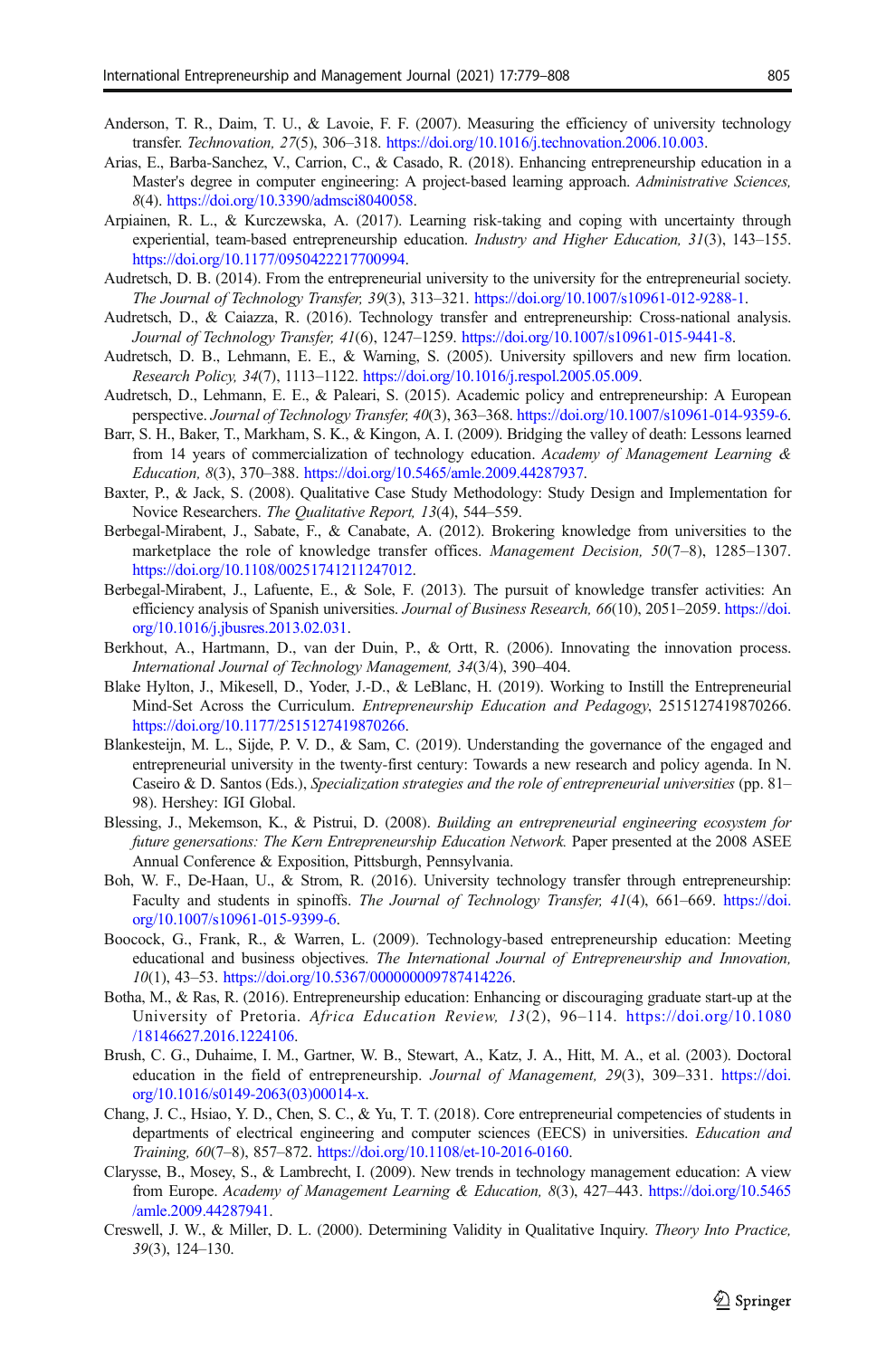- <span id="page-27-0"></span>Dabbagh, N., & Menasce, D. A. (2006). Student perceptions of engineering entrepreneurship: An exploratory study. Journal of Engineering Education, 95(2), 153–164. [https://doi.org/10.1002/j.2168-9830.2006.tb00886.x.](https://doi.org/10.1002/j.2168-9830.2006.tb00886.x)
- Davey, T., Hannon, P., & Penaluna, A. (2016a). Entrepreneurship education and the role of universities in entrepreneurship: Introduction to the special issue. Industry and Higher Education, 30(3), 171-182. [https://doi.org/10.1177/0950422216656699.](https://doi.org/10.1177/0950422216656699)
- Davey, T., Rossano, S., & van der Sijde, P. (2016b). Does context matter in academic entrepreneurship? The role of barriers and drivers in the regional and national context. Journal of Technology Transfer, 41(6), 1457–1482. [https://doi.org/10.1007/s10961-015-9450-7.](https://doi.org/10.1007/s10961-015-9450-7)
- De Jong, S. P. L., Smit, J., & van Drooge, L. (2015). Scientists' response to societal impact policies: A policy paradox. Science and Public Policy, 43(1), 102–114. <https://doi.org/10.1093/scipol/scv023>.
- Duval-Couetil, N., Reeds-Rhoads, T., & Haghighi, S. (2012). Engineering student and entrepreneurship education: Involvement, attitudes and outcomes. International Journal of Engineering Education, 28(2), 425–435.
- Duval-Couetil, N., Shartrand, A., & Reed, T. (2016). The role of entrepreneurship program models and experiential activities on engineering student outcomes. Advances in Engineering Education, 5(1), 1–27.
- Fiet, J. O. (2001). The theoretical side of teaching entrepreneurship. Journal of Business Venturing, 16(1), 1– 24. [https://doi.org/10.1016/S0883-9026\(99\)00041-5](https://doi.org/10.1016/S0883-9026(99)00041-5).
- Forti, E., Franzoni, C., & Sobrero, M. (2013). Bridges or isolates? Investigating the social networks of academic inventors. Research Policy, 42(8), 1378–1388. [https://doi.org/10.1016/j.respol.2013.05.003.](https://doi.org/10.1016/j.respol.2013.05.003)
- Gilmartin, S. K., Chen, H. L., & Estrada, C. (2016). Investigating entrepreneurship models in undergraduate engineering education. *International Journal of Engineering Education*, 32(5), 2048–2065.
- Haase, H., & Lautenschlager, A. (2011). The 'Teachability Dilemma' of entrepreneurship. International Entrepreneurship and Management Journal, 7(2), 145–162. <https://doi.org/10.1007/s11365-010-0150-3>.
- Hahn, D., Minola, T., Van Gils, A., & Huybrechts, J. (2017). Entrepreneurial education and learning at universities: Exploring multilevel contingencies. Entrepreneurship and Regional Development, 29(9–10), 945–974. [https://doi.org/10.1080/08985626.2017.1376542.](https://doi.org/10.1080/08985626.2017.1376542)
- Henry, C., Hill, F., & Leitch, C. (2005). Entrepreneurship education and training: Can entrepreneurship be taught? Part I. Education + Training, 47(2), 98–111. [https://doi.org/10.1108/00400910510586524.](https://doi.org/10.1108/00400910510586524)
- Hixon, C., & Paretti, M. C. (2018). Unpacking why engineering faculty members believe entrepreneurship education is valuable for engineering education. Advances in Engineering Education, 7(1), 1–11.
- Hsieh, H.F. & Shannon, S.E. (2005). Three approaches to qualitative content analysis. *Qualitative Health* Research, 15(9), 1277–1288.
- Huang-Saad, A. Y., Morton, C. S., & Libarkin, J. C. (2018). Entrepreneurship assessment in higher education: A research review for engineering education researchers. Journal of Engineering Education, 107(2), 263– 290. [https://doi.org/10.1002/jee.20197.](https://doi.org/10.1002/jee.20197)
- Huffman, D., & Quigley, J. M. (2002). The role of the university in attracting high tech entrepreneurship: A Silicon Valley tale. Annals of Regional Science, 36(3), 403–419. <https://doi.org/10.1007/s001680200104>.
- Jie, S. J., & Harms, R. (2017). Cross-cultural competences and international entrepreneurial Intention: A Study on Entrepreneurship Education. Education Research International. [https://doi.org/10.1155/2017](https://doi.org/10.1155/2017/9042132) [/9042132](https://doi.org/10.1155/2017/9042132).
- Karnani, F. (2013). The university's unknown knowledge: Tacit knowledge, technology transfer and university spin-offs findings from an empirical study based on the theory of knowledge. Journal of Technology Transfer, 38(3), 235–250. <https://doi.org/10.1007/s10961-012-9251-1>.
- Kriewall, T. J., & Mekemson, K. (2010). Instilling the entrepreneurial mindset into engineering undergraduates. Journal of Engineering Entrepreneurship, 1(1), 5–19.
- Kroll, H., & Liefner, I. (2008). Spin-off enterprises as a means of technology commercialisation in a transforming economy - evidence from three universities in China. Technovation, 28(5), 298–313. [https://doi.org/10.1016/j.technovation.2007.05.002.](https://doi.org/10.1016/j.technovation.2007.05.002)
- Lackeus, M., & Middleton, K. W. (2015). Venture creation programs: Bridging entrepreneurship education and technology transfer. Education and Training, 57(1), 48–73. <https://doi.org/10.1108/et-02-2013-0013>.
- Leloux, M., Wakkee, I., Stam, E., & van der Sijde, P. (2013). The University as an entrepreneur: The ingredients for valorization and valorization strategies. New Technology-Based Firms in the New Millennium (pp. 213-224).
- London, J., Bekki, J., Brunhaver, S., Carberry, A., & McKenna, A. (2018). A framework for entrepreneurial mindsets and behaviors in undergraduate engineering students: Operationalizing the Kern family foundations "3 CS". Advances in Engineering Education, 7(1), 1–12.
- Maresch, D., Harms, R., Kailer, N., & Wimmer-Wurm, B. (2016). The impact of entrepreneurship education on the entrepreneurial intention of students in science and engineering versus business studies university programs. Technological Forecasting and Social Change, 104, 172–179. [https://doi.org/10.1016/j.techfore.2015.11.006.](https://doi.org/10.1016/j.techfore.2015.11.006)
- Mars, M. M., Slaughter, S., & Rhoades, G. (2008). The state-sponsored student entrepreneur. Journal of Higher Education, 79(6), 638. <https://doi.org/10.1353/jhe.0.0024>.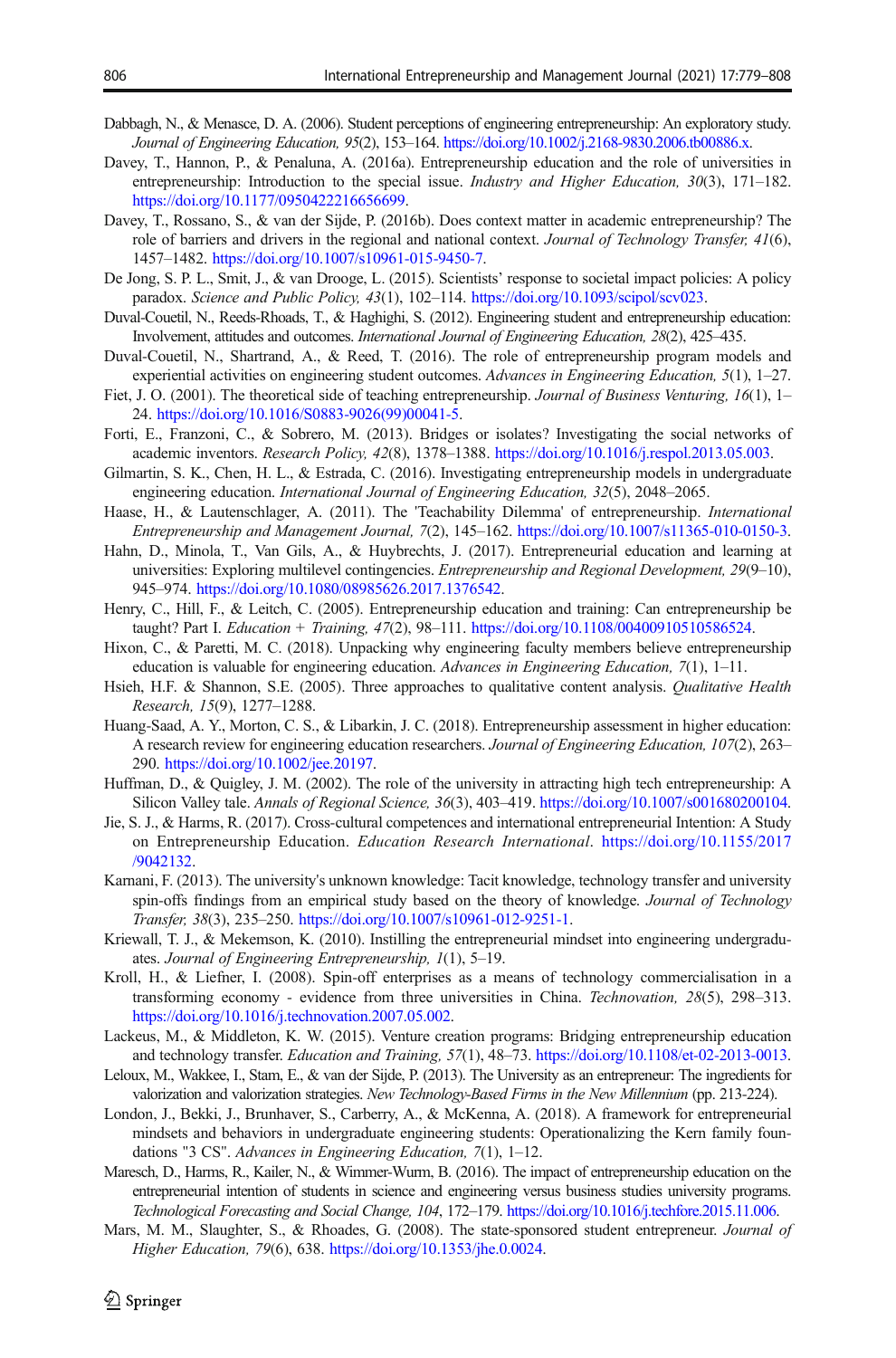- <span id="page-28-0"></span>Mazdeh, M. M., Razavi, S. M., Hesamamiri, R., Zahedi, M. R., & Elahi, B. (2013). An empirical investigation of entrepreneurship intensity in Iranian state universities. Higher Education, 65(2), 207–226. [https://doi.](https://doi.org/10.1007/s10734-012-9539-y) [org/10.1007/s10734-012-9539-y.](https://doi.org/10.1007/s10734-012-9539-y)
- Morales-Gualdrón, S. T., Gutiérrez-Gracia, A., & Roig Dobón, S. (2009). The entrepreneurial motivation in academia: a multidimensional construct. International Entrepreneurship and Management Journal, 5(3), 301–317. [https://doi.org/10.1007/s11365-009-0113-8.](https://doi.org/10.1007/s11365-009-0113-8)
- Mustar, P. (2009). Technology management education: Innovation and entrepreneurship at MINES ParisTech, a leading French engineering school. Academy of Management Learning & Education, 8(3), 418–425. <https://doi.org/10.5465/amle.2009.44287940>.
- Nichols, S. P., & Armstrong, N. E. (2003). Engineering entrepreneurship: Does entrepreneurship have a role in engineering education? IEEE Antennas and Propagation Magazine, 45(1), 134–138.
- Philpott, K., Dooley, L., O'Reilly, C., & Lupton, G. (2011). The entrepreneurial university: Examining the underlying academic tensions. Technovation,  $31(4)$ ,  $161-170$ . [https://doi.org/10.1016/j.](https://doi.org/10.1016/j.technovation.2010.12.003) [technovation.2010.12.003](https://doi.org/10.1016/j.technovation.2010.12.003).
- Rae, D., & Melton, D. E. (2017). Developing an entrepreneurial mindset in US engineering education: An international view of the KEEN project. Journal of Engineering Entrepreneurship, 7(3), 1–16.
- Rasmussen, E., & Wright, M. (2015). How can universities facilitate academic spin-offs? An entrepreneurial competency perspective. The Journal of Technology Transfer, 40(5), 782-799. [https://doi.org/10.1007](https://doi.org/10.1007/s10961-014-9386-3) [/s10961-014-9386-3.](https://doi.org/10.1007/s10961-014-9386-3)
- Ratinho, T., & Henriques, E. (2010). The role of science parks and business incubators in converging countries: Evidence from Portugal. Technovation, 30(4), 278–290. [https://doi.org/10.1016/j.](https://doi.org/10.1016/j.technovation.2009.09.002) [technovation.2009.09.002](https://doi.org/10.1016/j.technovation.2009.09.002).
- Rosenberg, N. (2009). Some critical episodes in the progress of medical innovation: An Anglo-American perspective. Research Policy, 38(2), 234–242. <https://doi.org/10.1016/j.respol.2008.12.007>.
- Rothaermel, F. T., Agung, S. D., & Jiang, L. (2007). University entrepreneurship: A taxonomy of the literature. Industrial and Corporate Change, 16(4), 691–791. [https://doi.org/10.1093/icc/dtm023.](https://doi.org/10.1093/icc/dtm023)
- Sam, C., & van der Sijde, P. (2014). Understanding the concept of the entrepreneurial university from the perspective of higher education models. Higher Education, 68(6), 891–908. [https://doi.org/10.1007](https://doi.org/10.1007/s10734-014-9750-0) [/s10734-014-9750-0.](https://doi.org/10.1007/s10734-014-9750-0)
- Sarfraz, A. M. (2011). Science and technology based regional EntrepreneurshipGlobal experience in policy and program development. Cheltenham: UK.
- Schmitz, A., Urbano, D., Dandolini, G. A., de Souza, J. A., & Guerrero, M. (2017). Innovation and entrepreneurship in the academic setting: A systematic literature review. International Entrepreneurship and Management Journal, 13(2), 369–395. <https://doi.org/10.1007/s11365-016-0401-z>.
- Secundo, G., Ndou, V., & Del Vecchio, P. (2016). Challenges for instilling entrepreneurial mindset in scientists and engineers: What works in European universities? International Journal of Innovation and Technology Management, 13(5). <https://doi.org/10.1142/s0219877016400125>.
- Shirokova, G., Osiyevskyy, O., & Bogatyreva, K. (2016). Exploring the intention-behavior link in student entrepreneurship: Moderating effects of individual and environmental characteristics. European Management Journal, 34(4), 386–399. [https://doi.org/10.1016/j.emj.2015.12.007.](https://doi.org/10.1016/j.emj.2015.12.007)
- Siegel, D. S., & Wright, M. (2015). Academic entrepreneurship: Time for a rethink? British Journal of Management, 26(4), 582–595. <https://doi.org/10.1111/1467-8551.12116>.
- Siegel, D. S., Veugelers, R., & Wright, M. (2007). Technology transfer offices and commercialization of university intellectual property: Performance and policy implications. Oxford Review of Economic Policy, 23(4), 640–660. [https://doi.org/10.1093/oxrep/grm036.](https://doi.org/10.1093/oxrep/grm036)
- Souitaris, V., Zerbinati, S., & Al-Laham, A. (2007). Do entrepreneurship programmes raise entrepreneurial intention of science and engineering students? The effect of learning, inspiration and resources. Journal of Business Venturing, 22(4), 566–591. [https://doi.org/10.1016/j.jbusvent.2006.05.002.](https://doi.org/10.1016/j.jbusvent.2006.05.002)
- Standish-Kuon, T., & Rice, M. P. (2002). Introducing engineering and science students to entrepreneurship: Models and influential factors at six American universities. Journal of Engineering Education, 91(1), 33– 39. [https://doi.org/10.1002/j.2168-9830.2002.tb00670.x.](https://doi.org/10.1002/j.2168-9830.2002.tb00670.x)
- St-Jean, E., Tremblay, M., Janssen, F., Baronet, J., Loue, C., & Nafa, A. (2017). May business mentors act as opportunity brokers and enablers among university students? International Entrepreneurship and Management Journal, 13(1), 97–111. <https://doi.org/10.1007/s11365-016-0397-4>.
- Taks, M., Tynjala, P., & Kukemelk, H. (2016). Engineering students' conceptions of entrepreneurial learning as part of their education. European Journal of Engineering Education, 41(1), 53-69. [https://doi.](https://doi.org/10.1080/03043797.2015.1012708) [org/10.1080/03043797.2015.1012708.](https://doi.org/10.1080/03043797.2015.1012708)
- Un, C. A., Cuervo-Cazurra, A., & Asakawa, K. (2010). R&D collaborations and product innovation. Journal of Product Innovation Management, 27(5), 673–689. [https://doi.org/10.1111/j.1540-5885.2010.00744.x.](https://doi.org/10.1111/j.1540-5885.2010.00744.x)